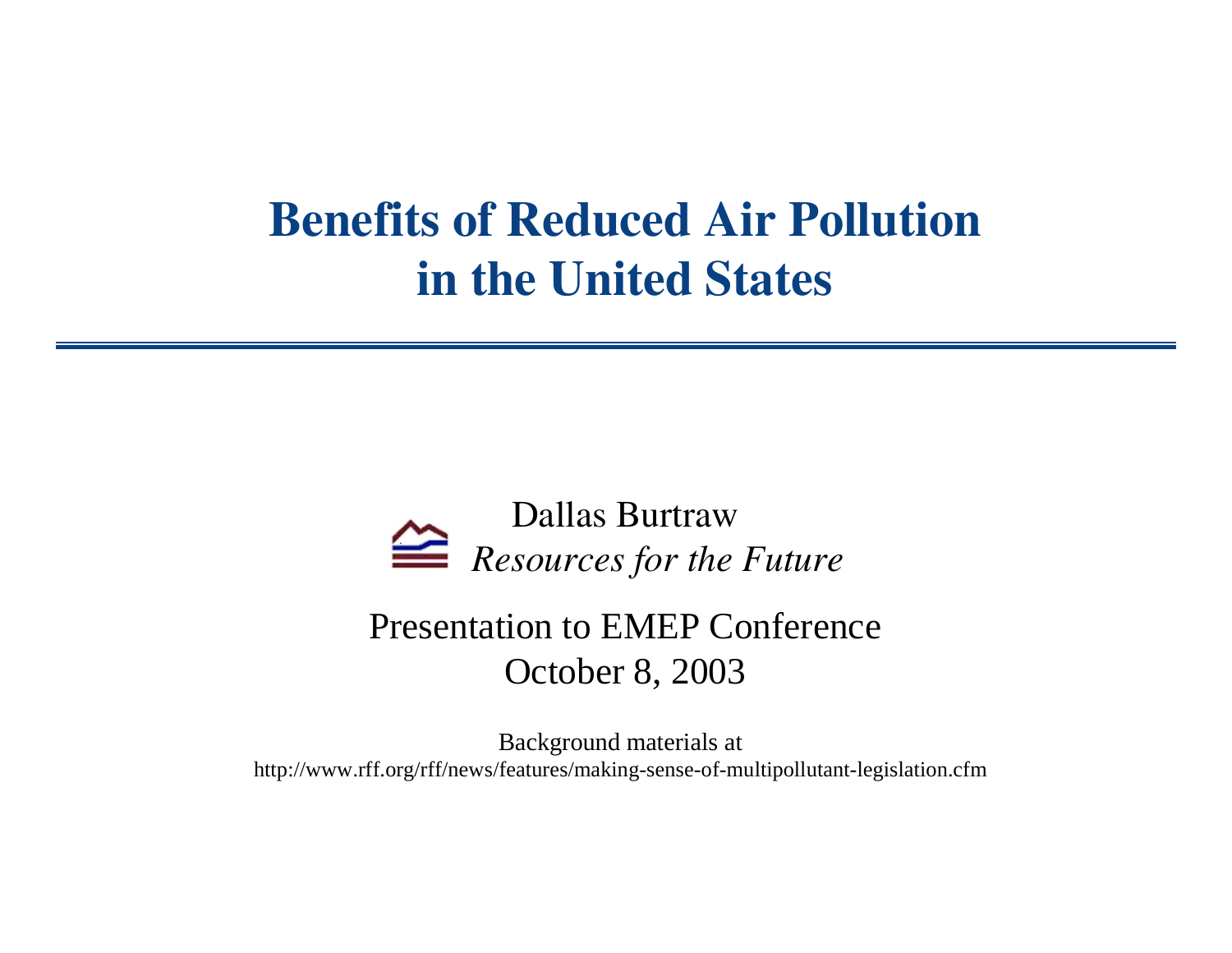# **Roadmap**

- •**Integrated Assessment Approach**
- •**1990 CAAA**
- •**NOx SIP Call**
- $\bullet$  **Multi-pollutant legislation** 
	- −Efficient Emission Fees for SO2, NOx
	- −Proposal Targets, Benefits
	- −Errors and Uncertainties in Benefit Estimates
	- −Guidelines for Hg
	- −Architecture for Carbon

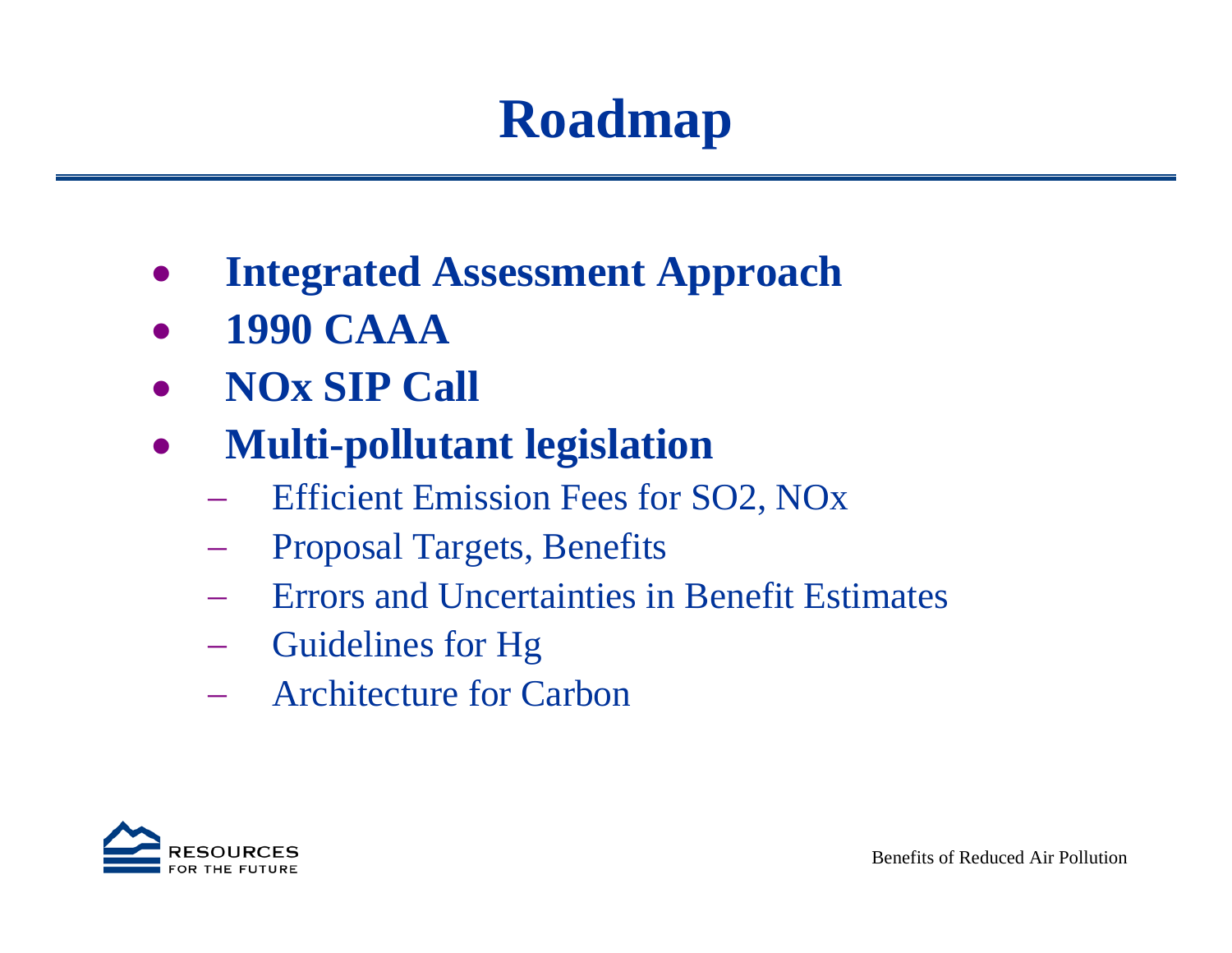### **Integrated Assessment: Meaning and Method**

- Integration of full-form models with "internal" validity
- Emphasis on "external" integrity
- Account for correlated uncertainty
- Include assessment
- Value of additional information

**NYSERDA** played a path-breaking role in the application of integrated assessment in the early 1990s with co-sponsorship of the ESEERCO externality study.

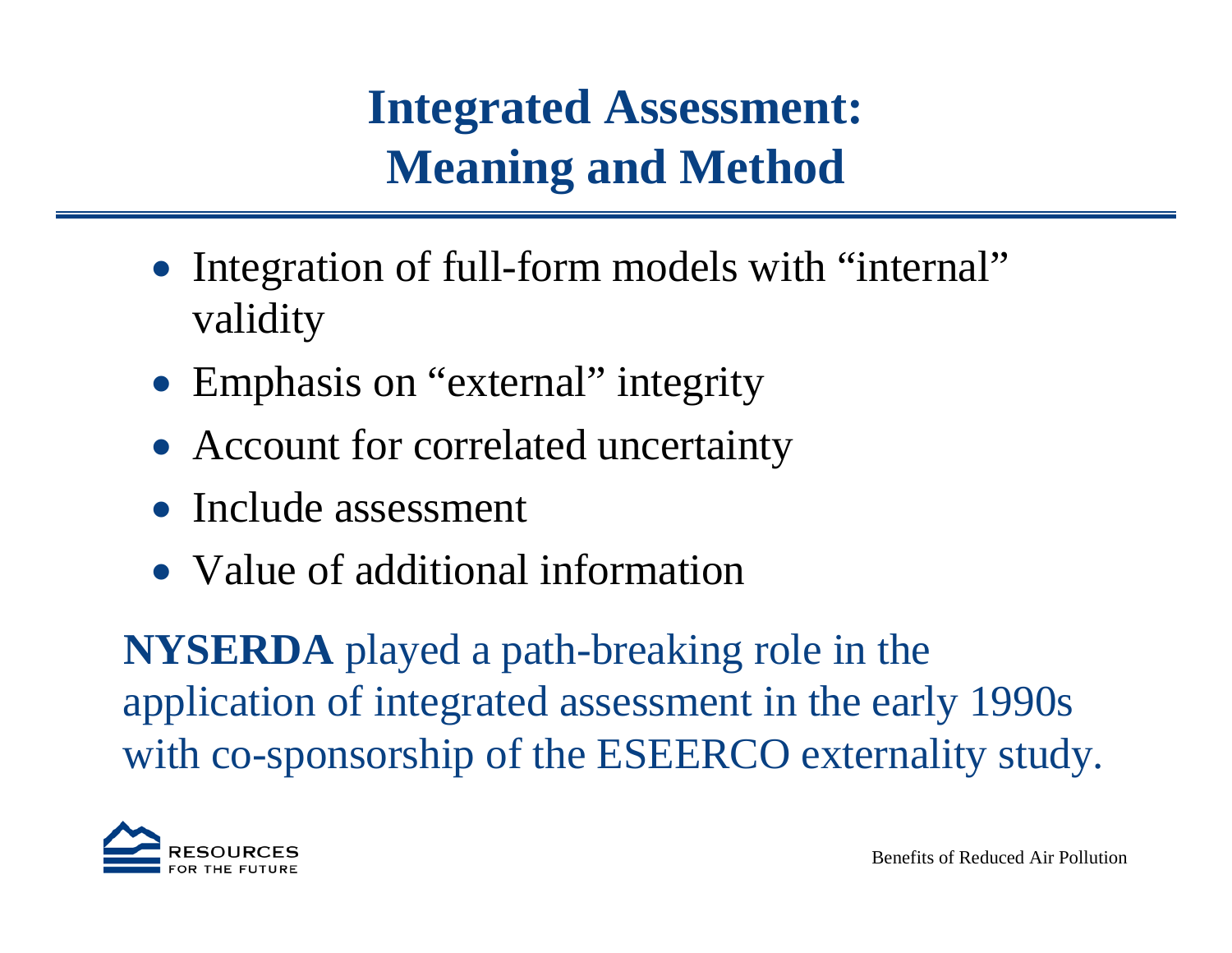### **TAF Findings: Benefits and Costs of Title IV**



"Integrated Assessment" (*NAPAP,* 97) and "Benefits and Costs of Title IV" (*CEP*, 98)

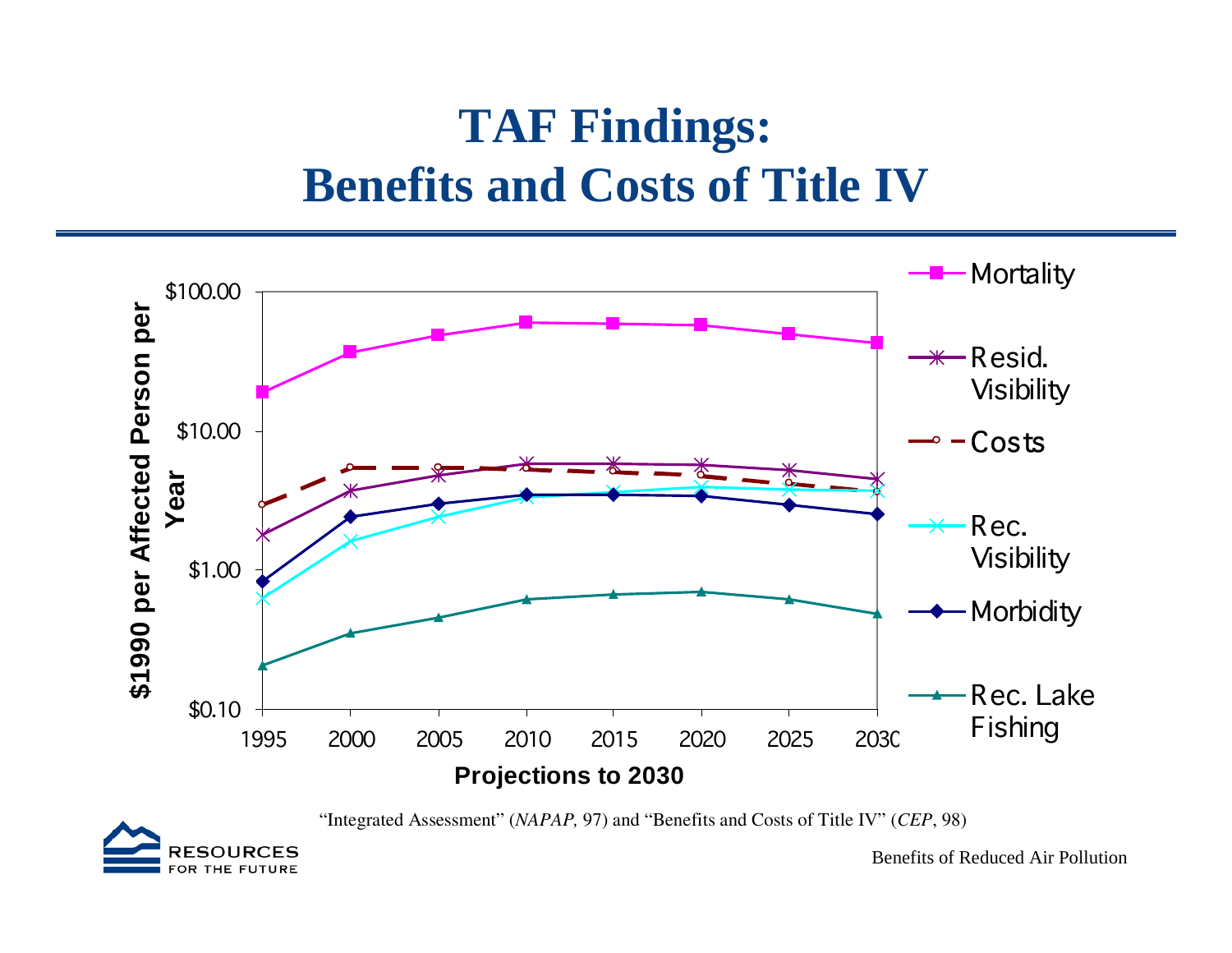# **The Weak Links**

|                                         | <b>Expected</b><br><b>Benefit:</b> | <b><i>Short-Term</i></b> Value<br>of Additional Information: |
|-----------------------------------------|------------------------------------|--------------------------------------------------------------|
| <b>Health: Mortality</b>                |                                    |                                                              |
| <b>Health: Morbidity</b>                | $\bullet$                          | $\bullet$                                                    |
| <b>Visibility</b>                       | $\bullet$                          | $\bullet$                                                    |
| <b>Materials and Cultural Resources</b> | $\bullet$                          | $\bullet$                                                    |
| <b>Nonuse Values: Ecosystem Health</b>  |                                    |                                                              |
| <b>Aquatics: Recreation</b>             | $\odot$                            |                                                              |
| <b>Forests: Recreation</b>              | $\odot$                            | $\bullet$                                                    |
| Ag / Commercial Forestry                | $\circ$                            | $\odot$                                                      |
| <b>Radiative Forcing</b>                | $\odot$                            | $\bigcirc$                                                   |

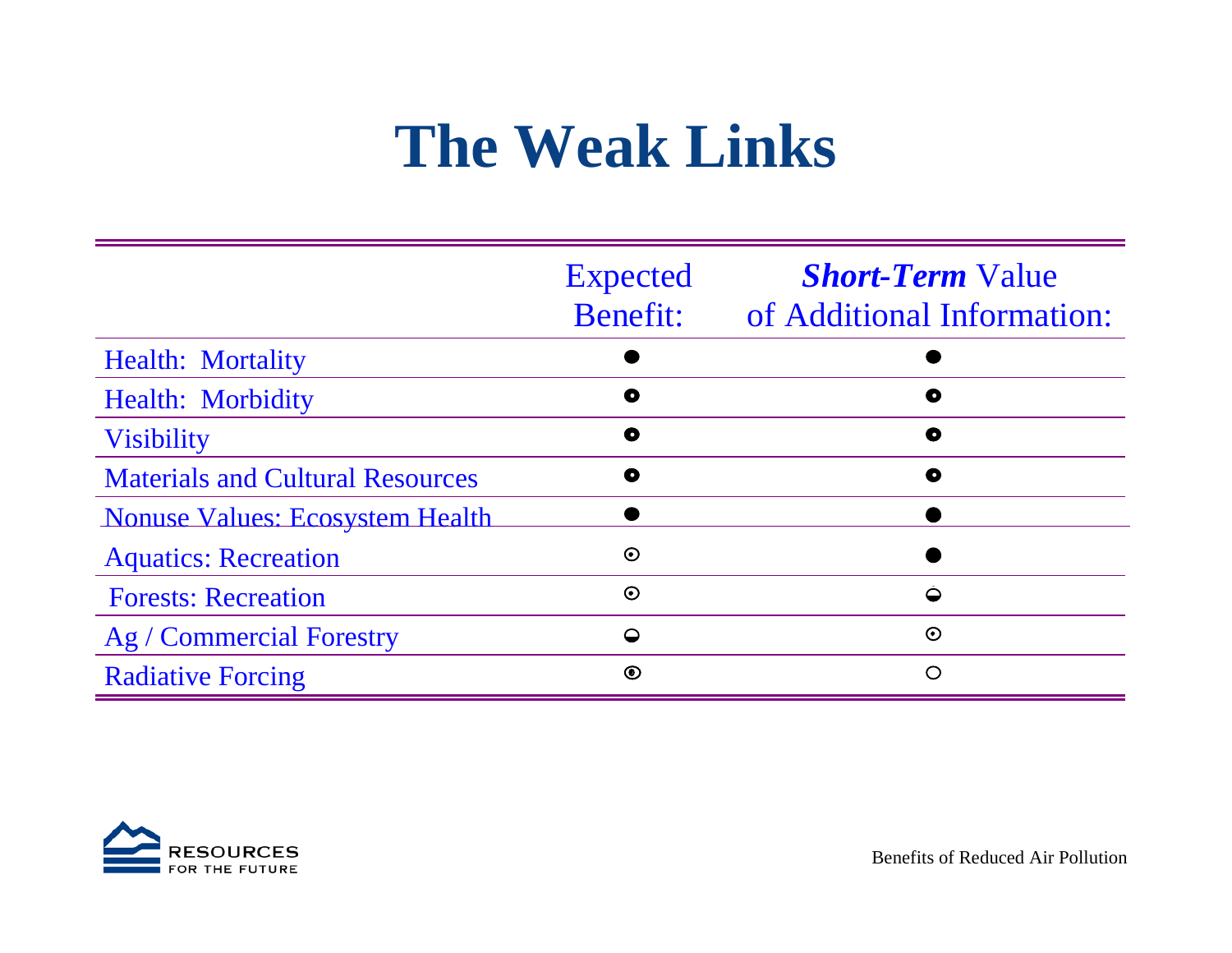# **Spatial Effects of Trading**

- In 1993, the NY AG sued EPA to restrict allowance sales.
- NY Assembly, later Senate, voted to constrain trades.
- 1998 agreement with Long Island Lighting Company (LILCO).
- 1998 Senator D'Amato likened long-range transport of acid rain to "airborne terrorism."
- 2000 Governor Pataki signed into law legislation to monitor and control sale of  $SO_2$  allowances.
- 2003 Appeals court strikes down NY law.

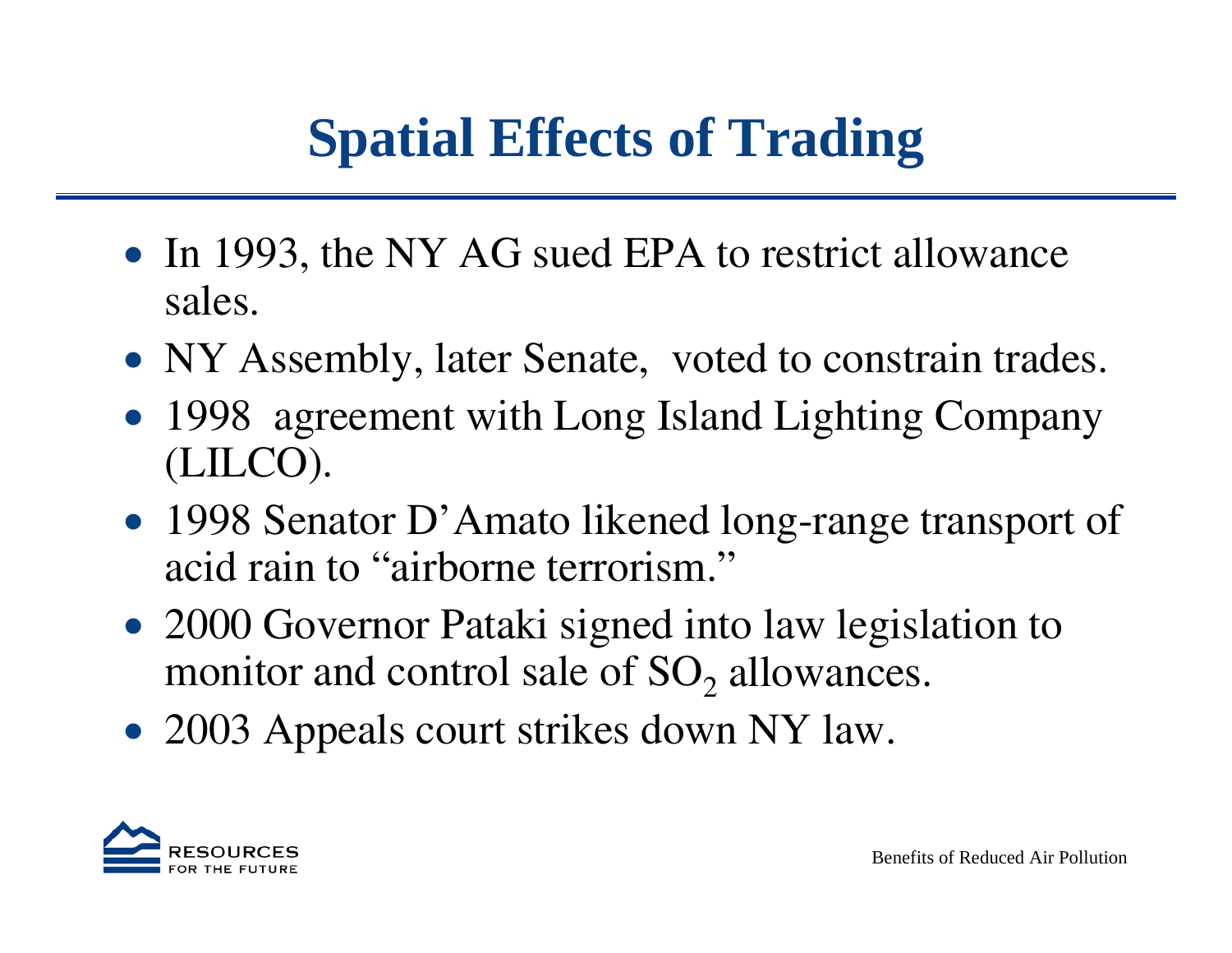# **Effect of Trading on Emissions**



"Regional Analysis of SO2 Allowance Trading" (*EST,* 99)

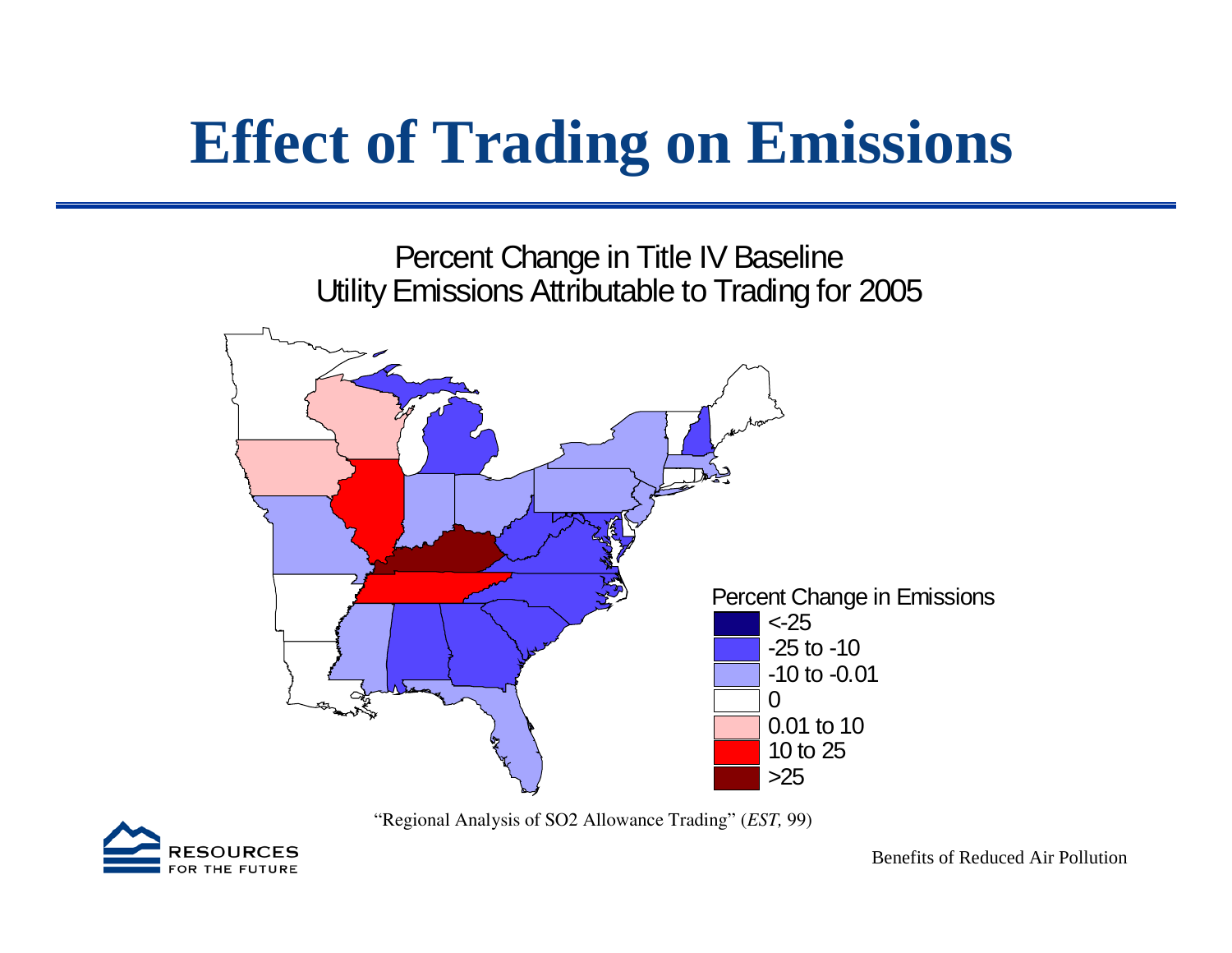# **Effect of Trading on Health**



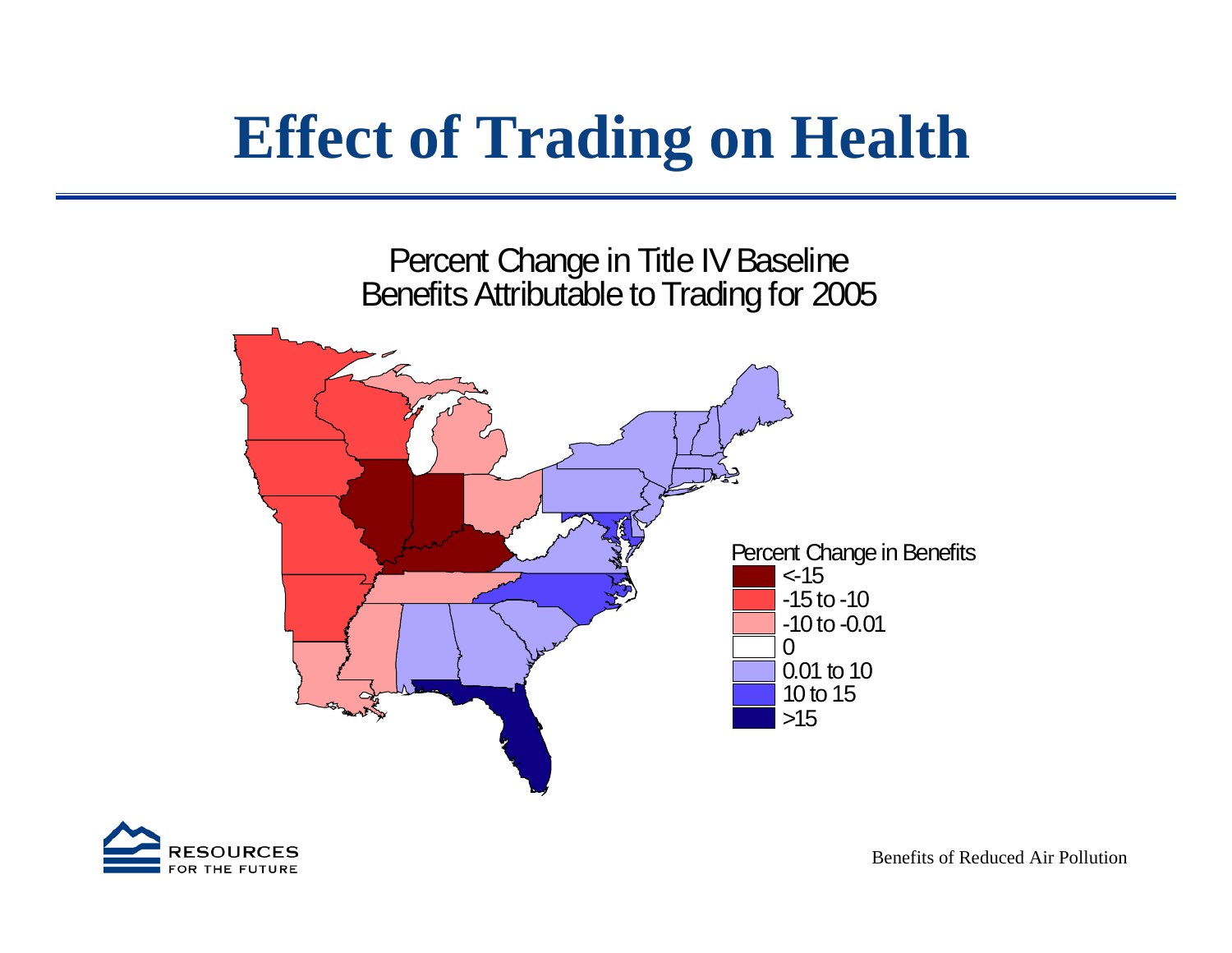# **Effect of Trading on Deposition**

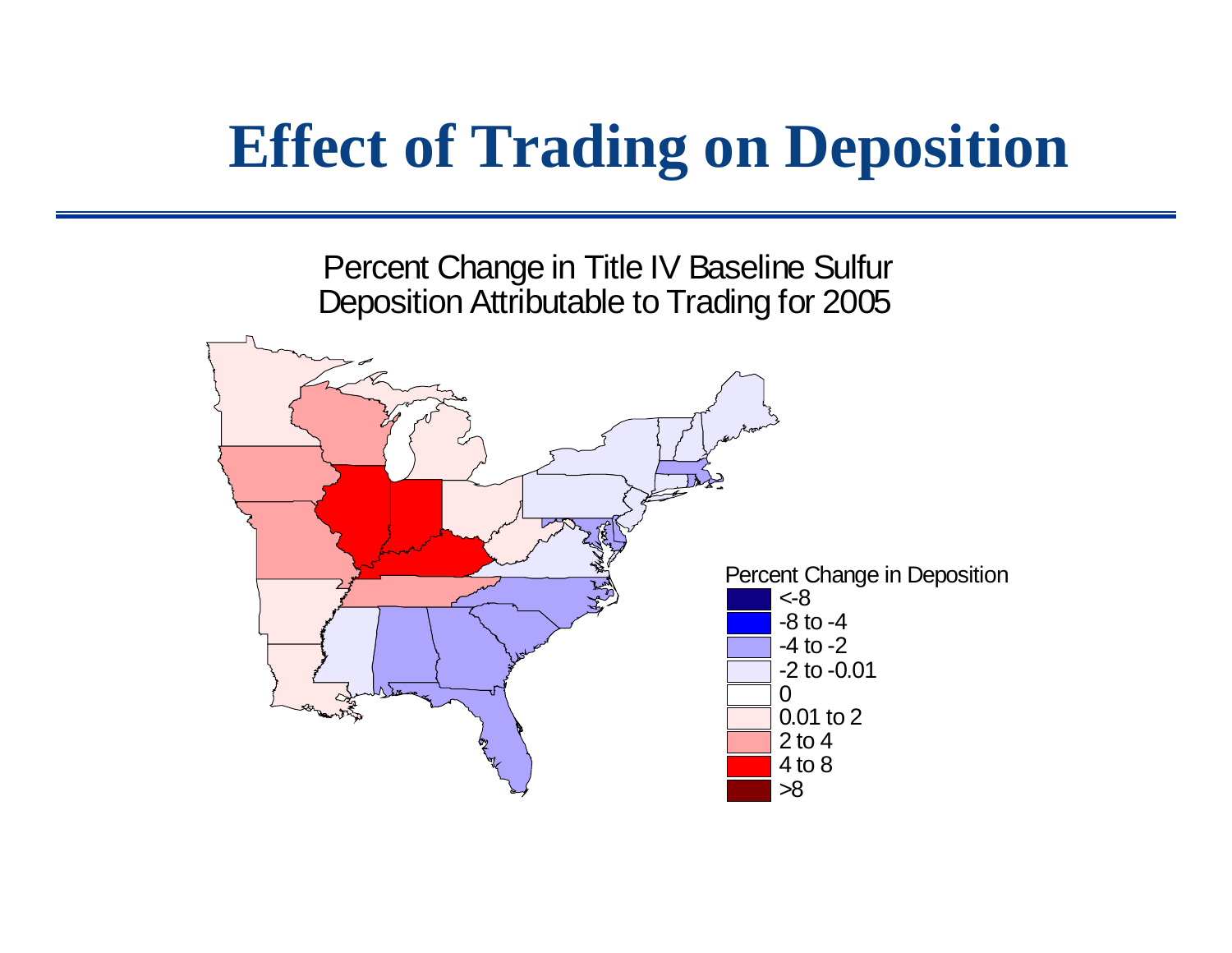#### **Baseline Emissions, with Phase I Allocations and Emissions of SO<sub>2</sub> by Region**



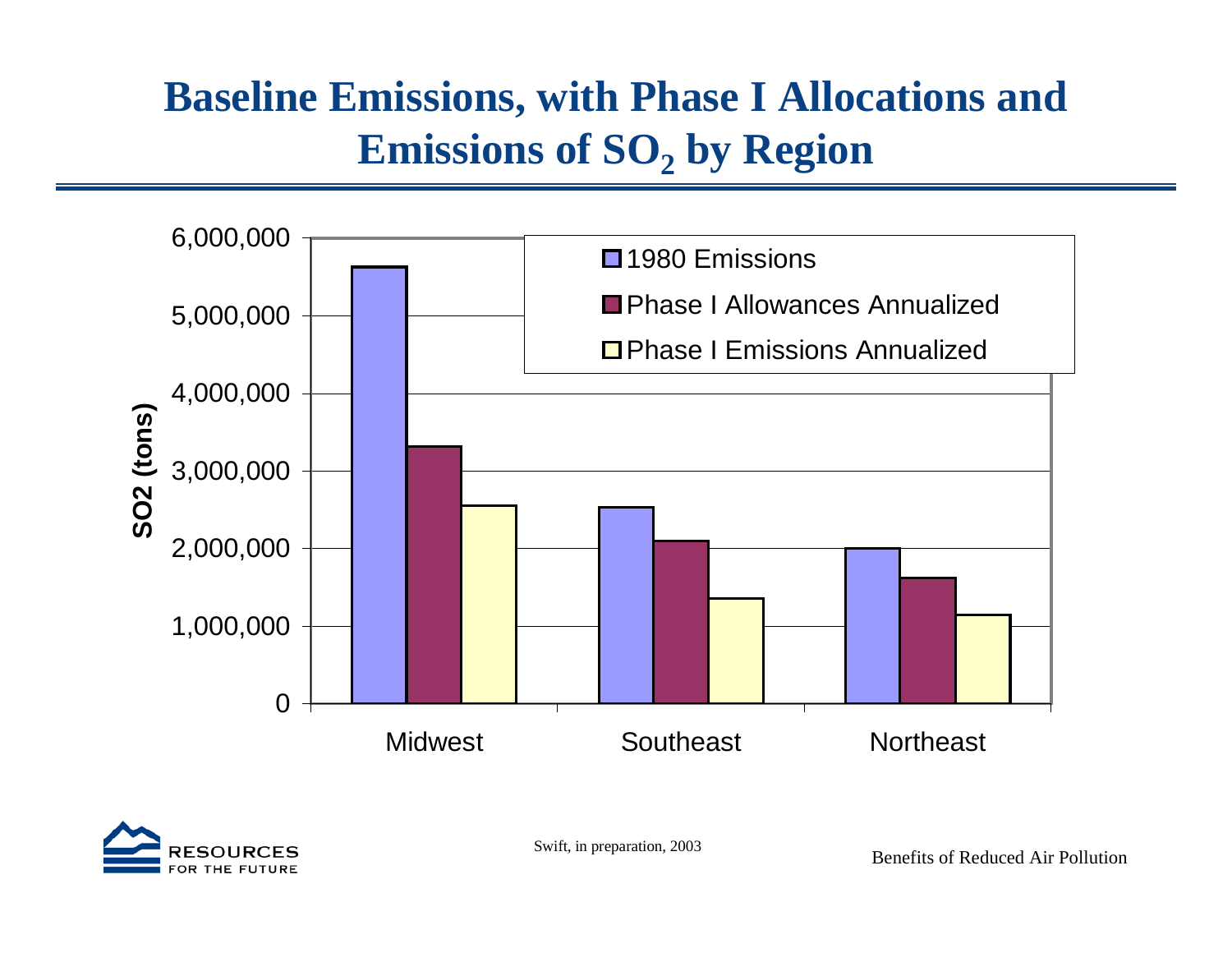#### **Allowances Allocated and Emissions of NO xUnder OTC Program**



SOURCES THE FUTURE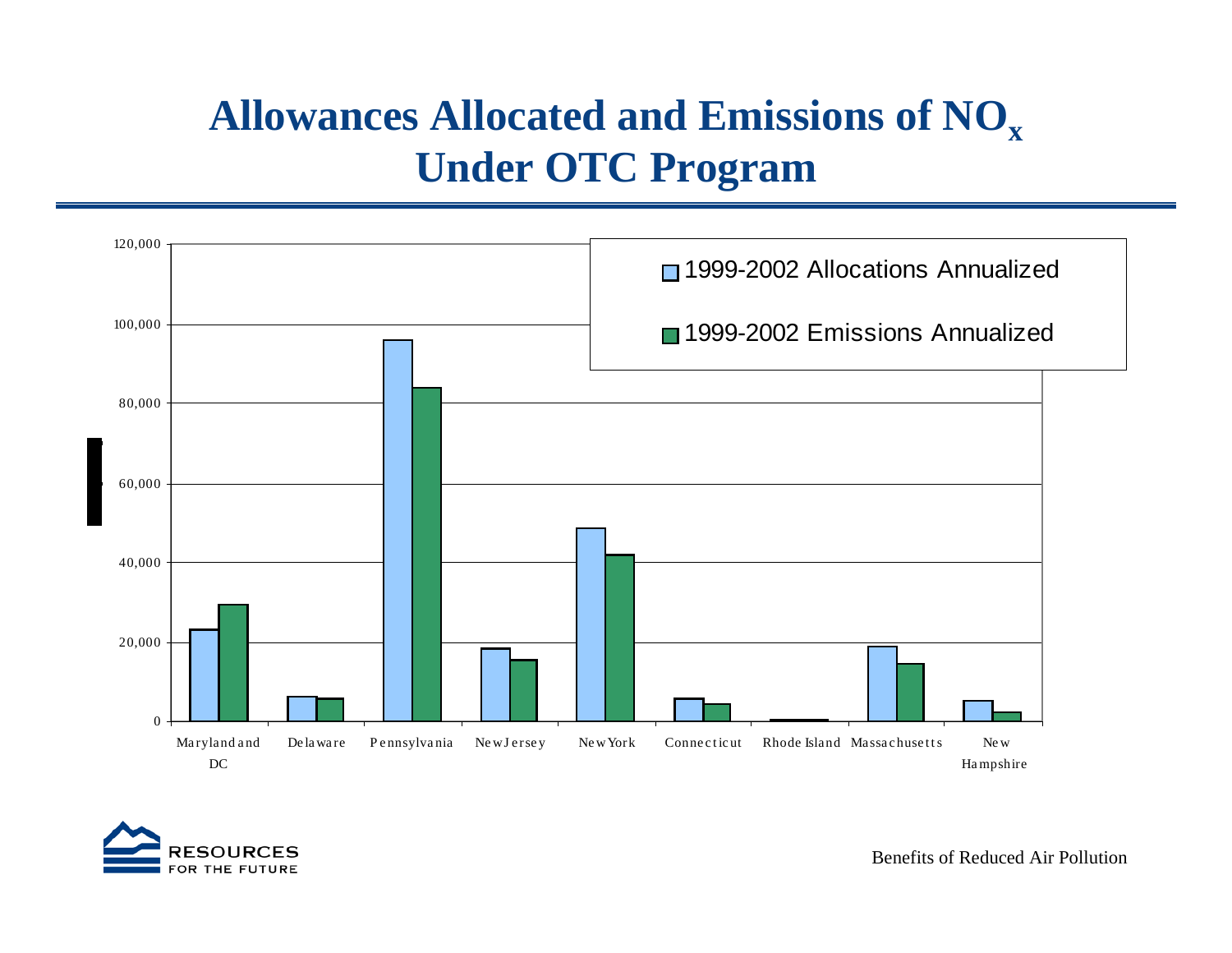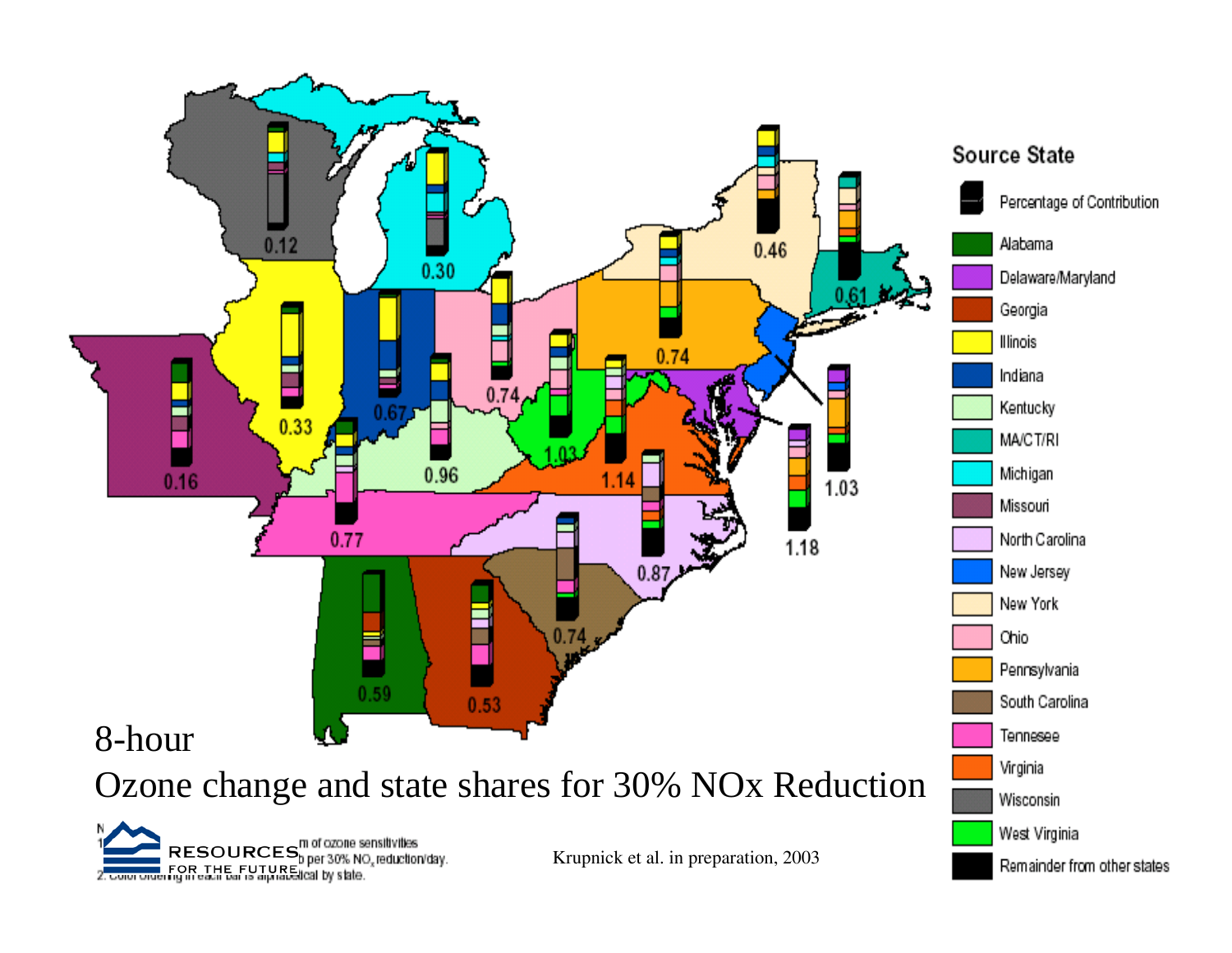### **The Second Grand Experiment: NOx SIP Call**

- $NO<sub>x</sub>$  emissions contribute to multiple problems: – ozone, particulates, nitrogen deposition, visibility
- Nonattainment of ozone standard provides regulatory handle for EPA  $NO_x$  SIP Call
- Policy aimed at ozone, a seasonal problem
- $\bullet$ But, other  $NO<sub>x</sub>$ -related effects are realized throughout the year
- Costs of  $NO<sub>x</sub>$  control are largely fixed and capital costs.

Annual vs. Seasonal NOx Controls" (*JAWMA* 01; *Land* 03)

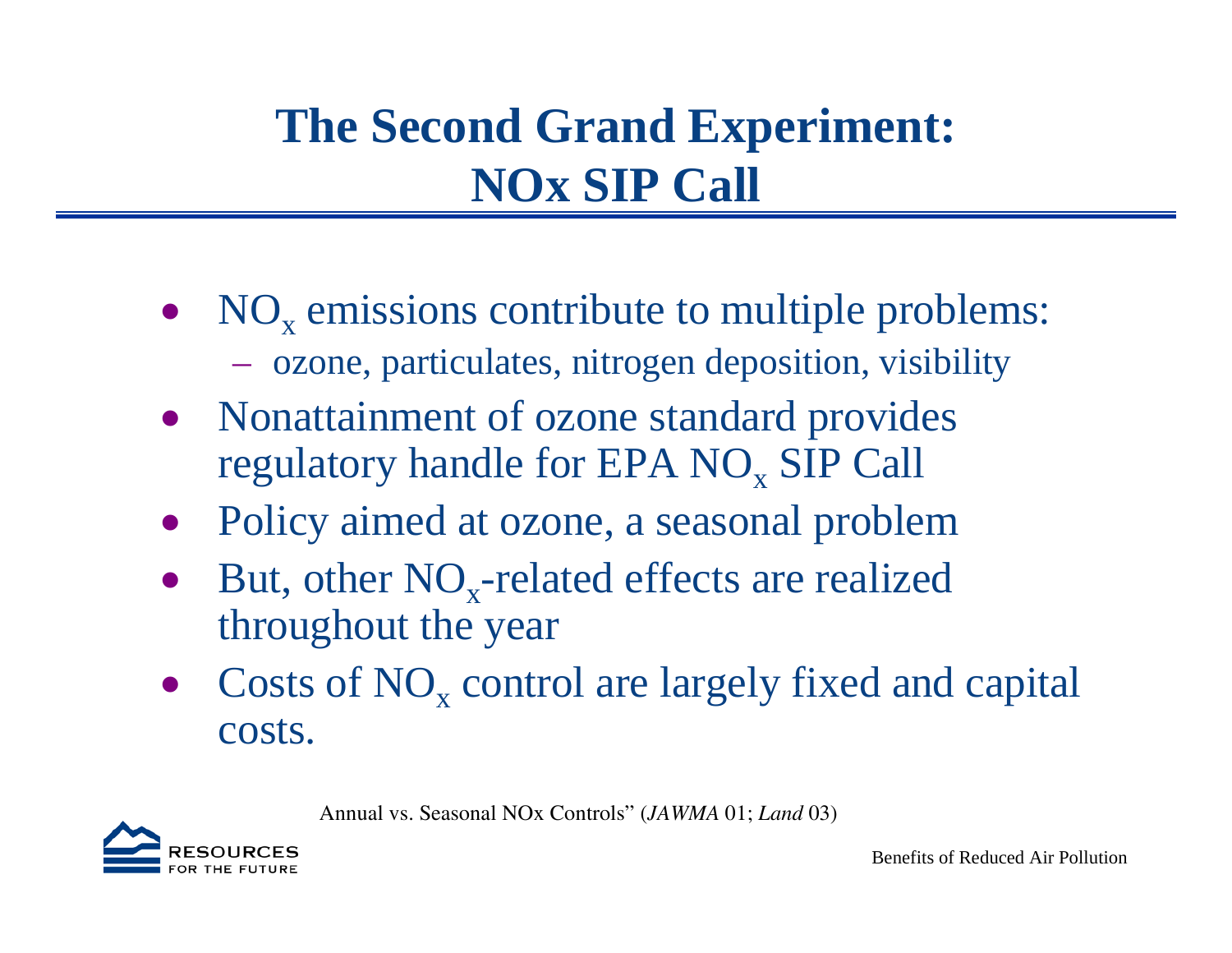**Question: What is the most cost-effective way to achieve NO <sup>x</sup>reductions given full set of NO <sup>x</sup>related problems?**

### **Three NO <sup>x</sup>reduction scenarios:**

- Summer cap in 19 state SIP Call region
- Annual cap in the same SIP Call region
- National Annual cap

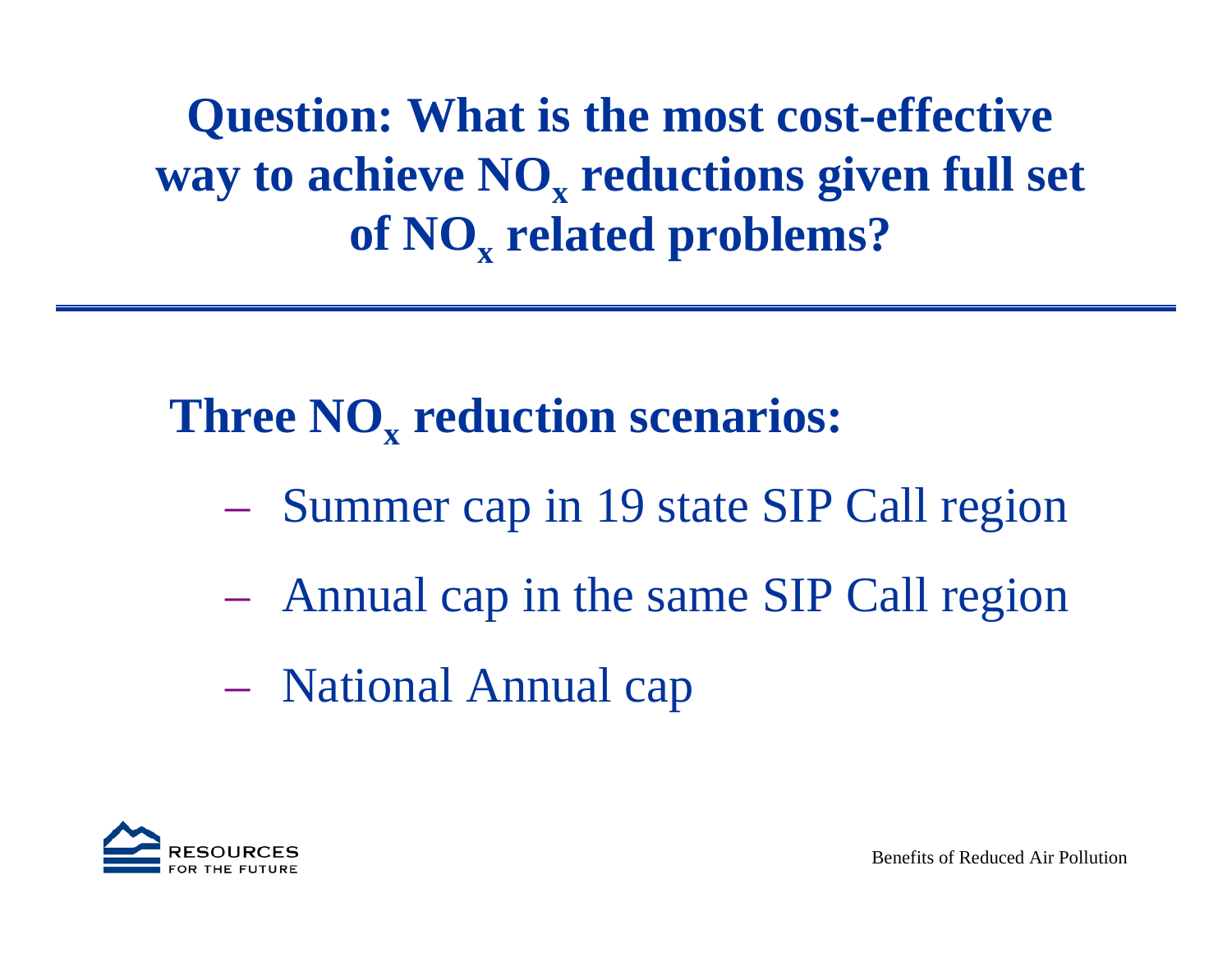# **Major Uncertainties**

- Market Structure
- Epidemiology / Mortality
- Valuation / Mortality

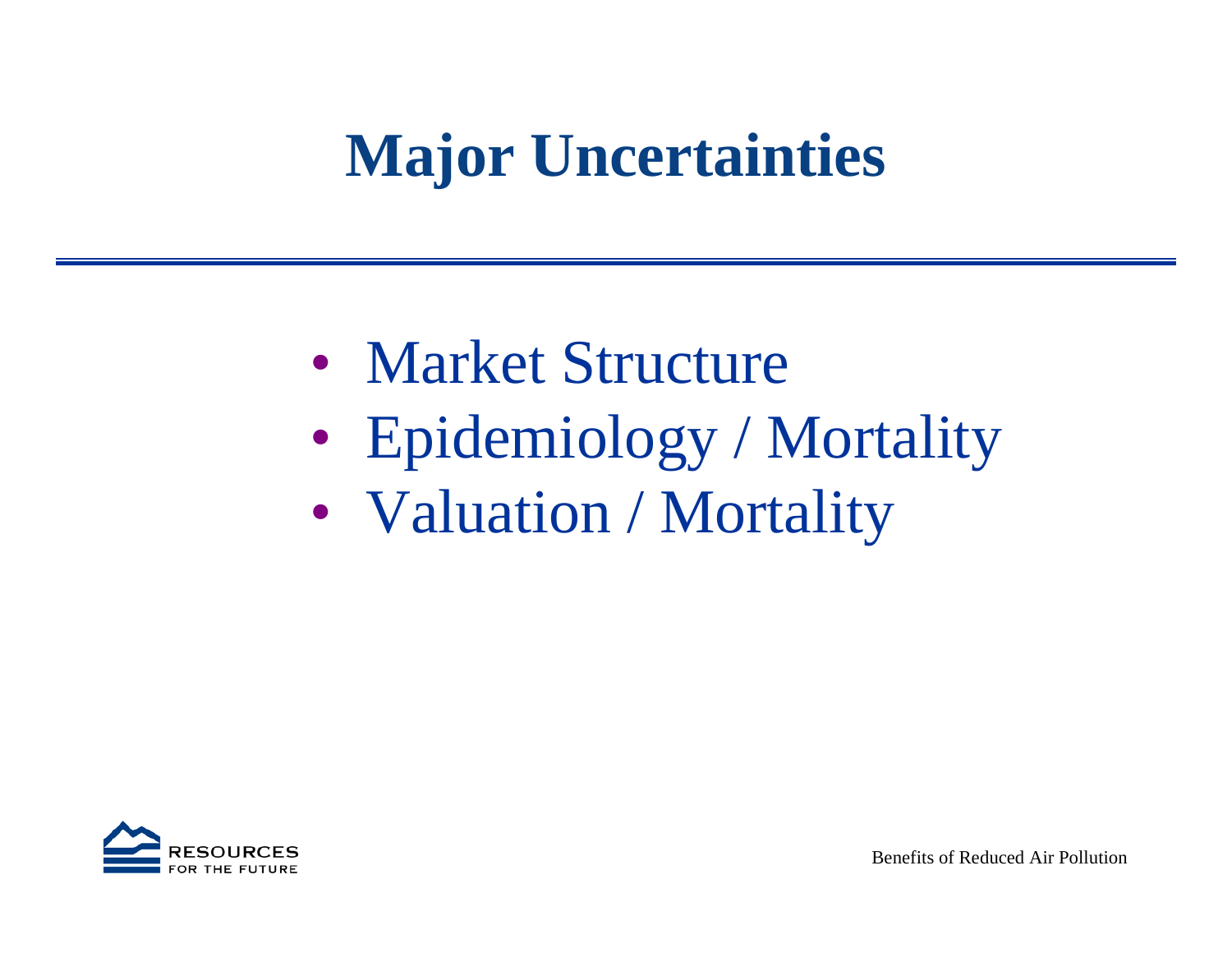## **RFF "Haiku" Electricity Model**

- Intra-regional market modeling
	- Market equilibrium in 13 regions
	- Demand: 3 customer classes, 4 time periods, 3 seasons
	- Supply constructed using model plants
		- Defined by technology, fuel type, vintage
		- Investment and retirement
		- Emission compliance
		- Fuel market prices adjust
- Inter-regional power trading
	- Equilibrates regional prices, transmission constraints

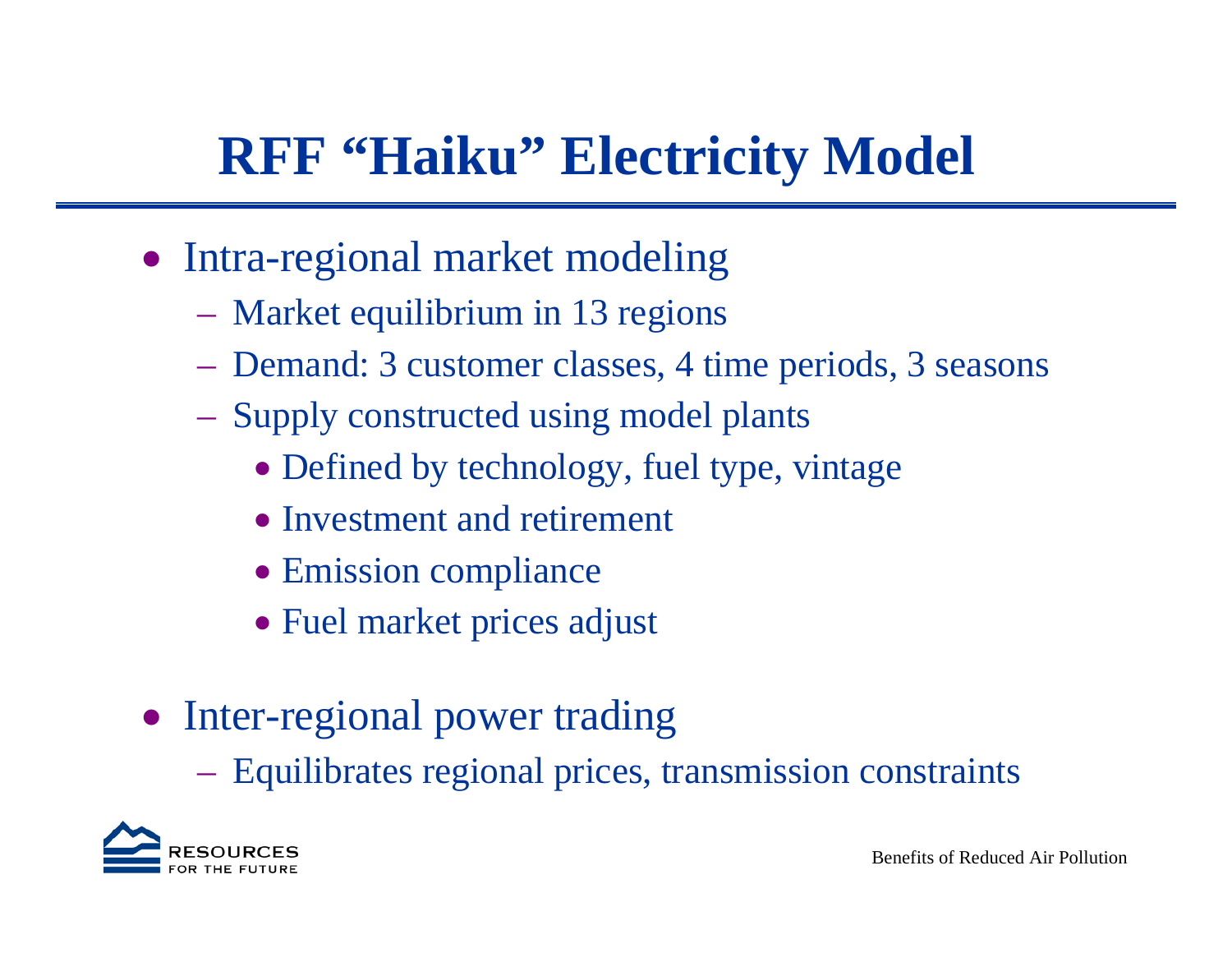#### Net Benefits for the Nation, 2008



HLL HLM LLL HML HLH LLM LML LLH HMM LMM HHL LHL HMH LMH HHM LHM LHH HHH

Combinations of assumptions in scenario analysis characterizing market structure, epidemiology and valuation.

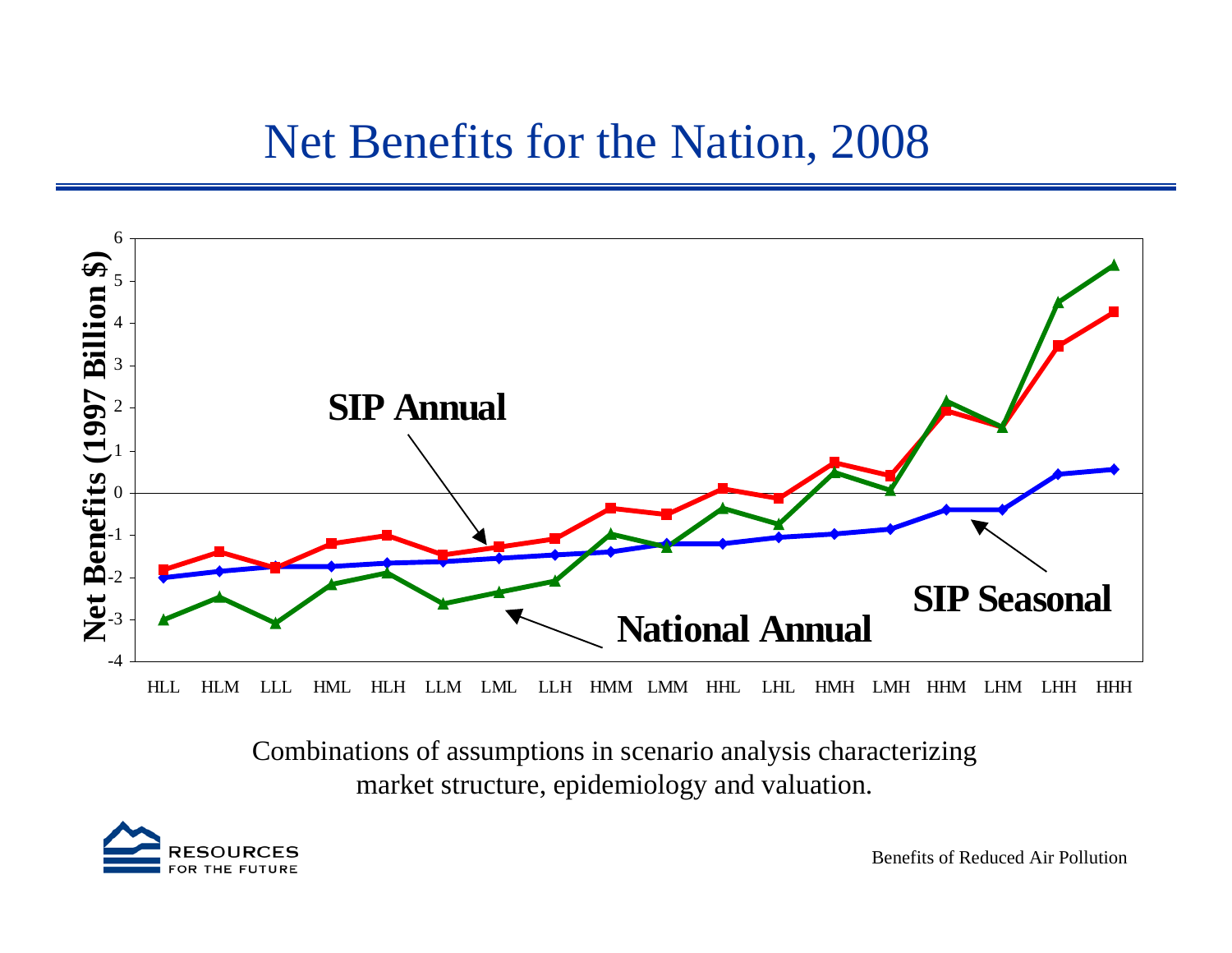#### **Main Findings Favor Annual NOx Controls**

- Under all scenarios **SIP Annual policy** yields greater net benefits than current policy; Ohio Valley included.
- National annual policy is slightly less cost-effective than current under preferred assumptions …but it is more cost-effective under majority of scenarios.
- SIP region always realizes greatest net benefits under National Annual policy.
- Omitted benefits do not change ranking for SIP Annual

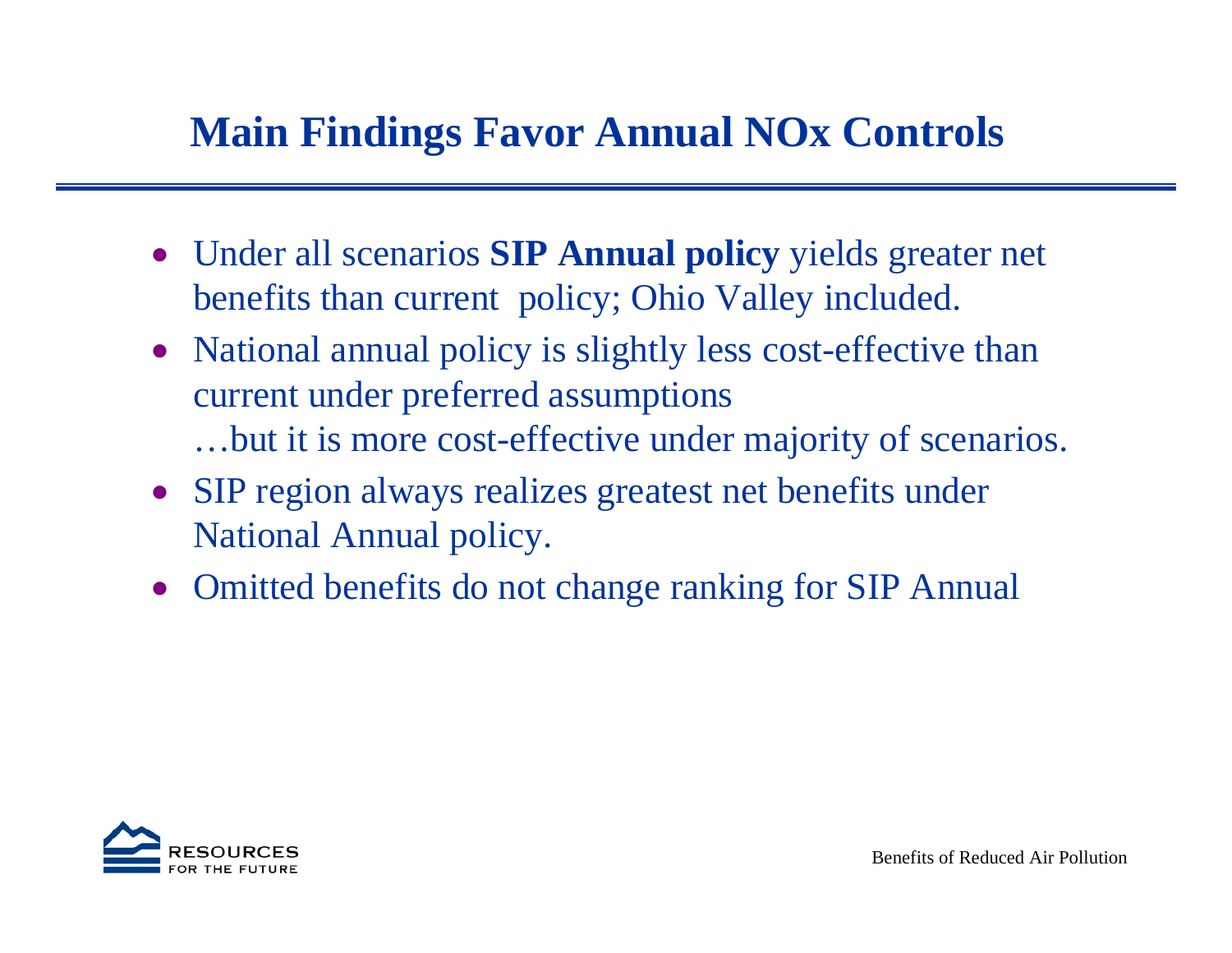### **State Actions in SIP Call region**

Connecticut, Massachusetts, New Hampshire, North Carolina and New York have moved to annual controls on  $NO_x$  and  $SO_2$ .

State actions amplify the challenges to resource planning for electricity generators.

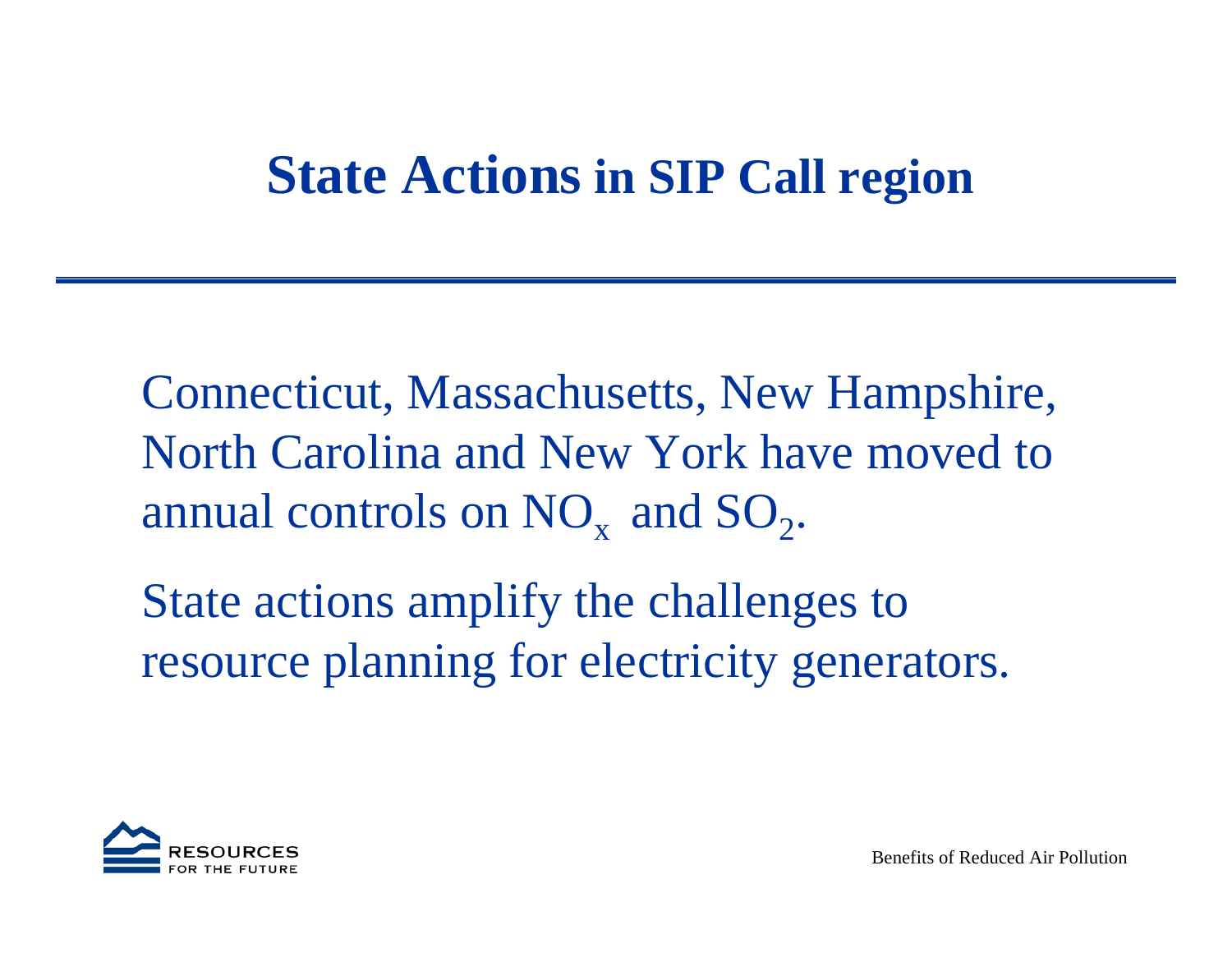#### The Clean Air Act's Requirements



OR THE FUTURE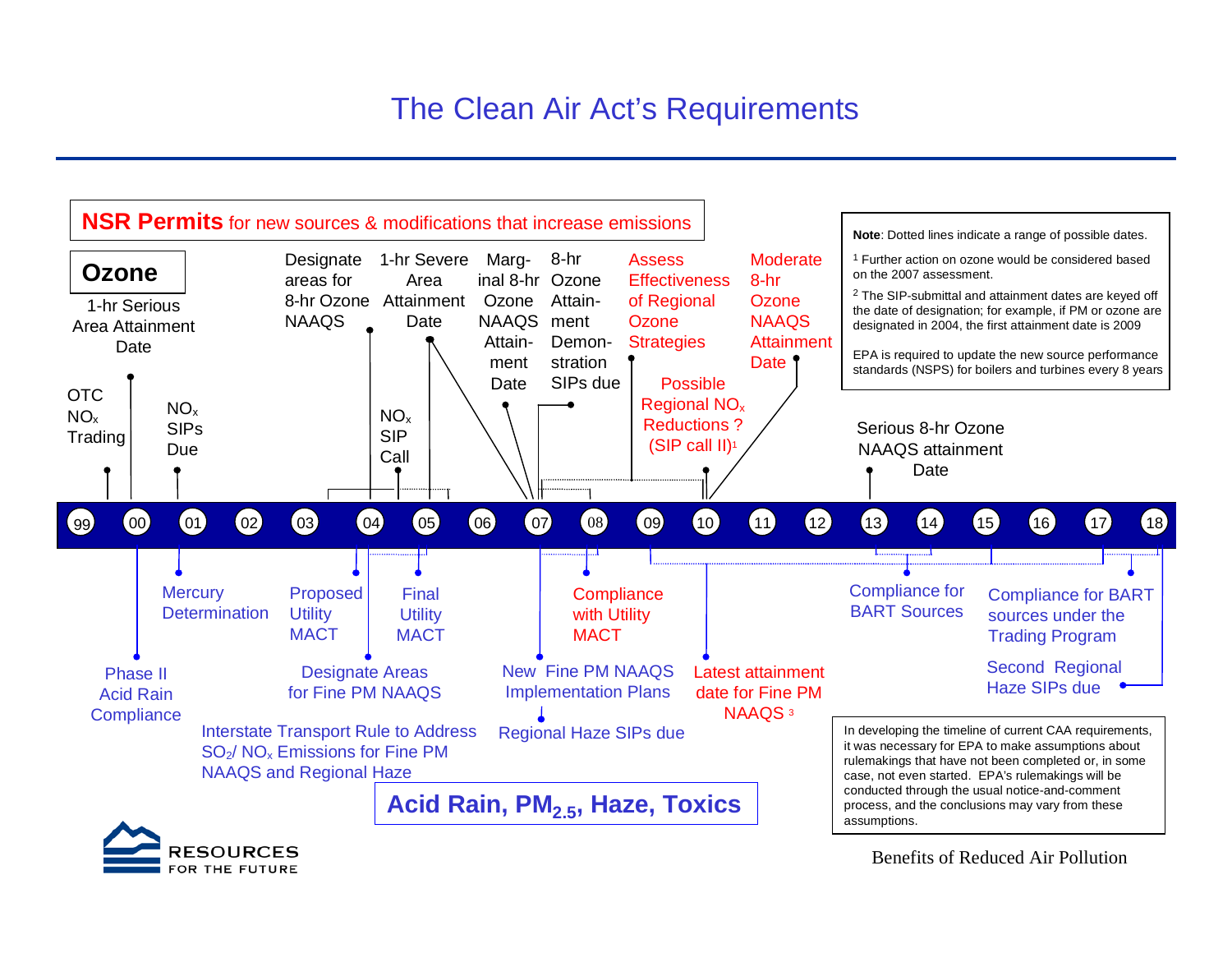# **EIA forecasts over time for 2010**



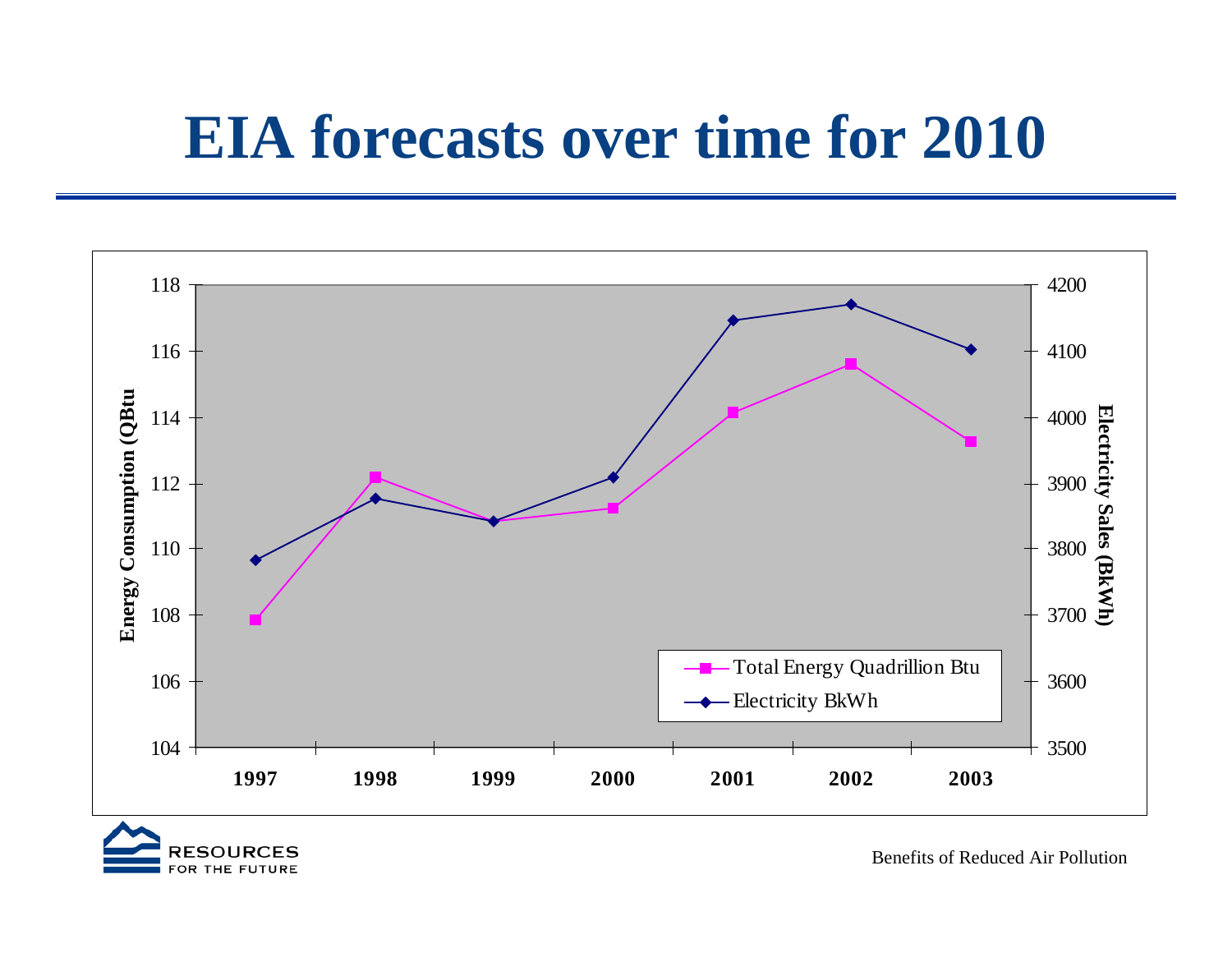# **Percent of Total Generation in the Baseline**

|                          | Coal | Gas  |
|--------------------------|------|------|
| <b>Today</b>             | 54%  | 15%  |
| <b>Forecast for 2020</b> | 48%  | 25%  |
|                          | 20%  | 106% |

#### Growth

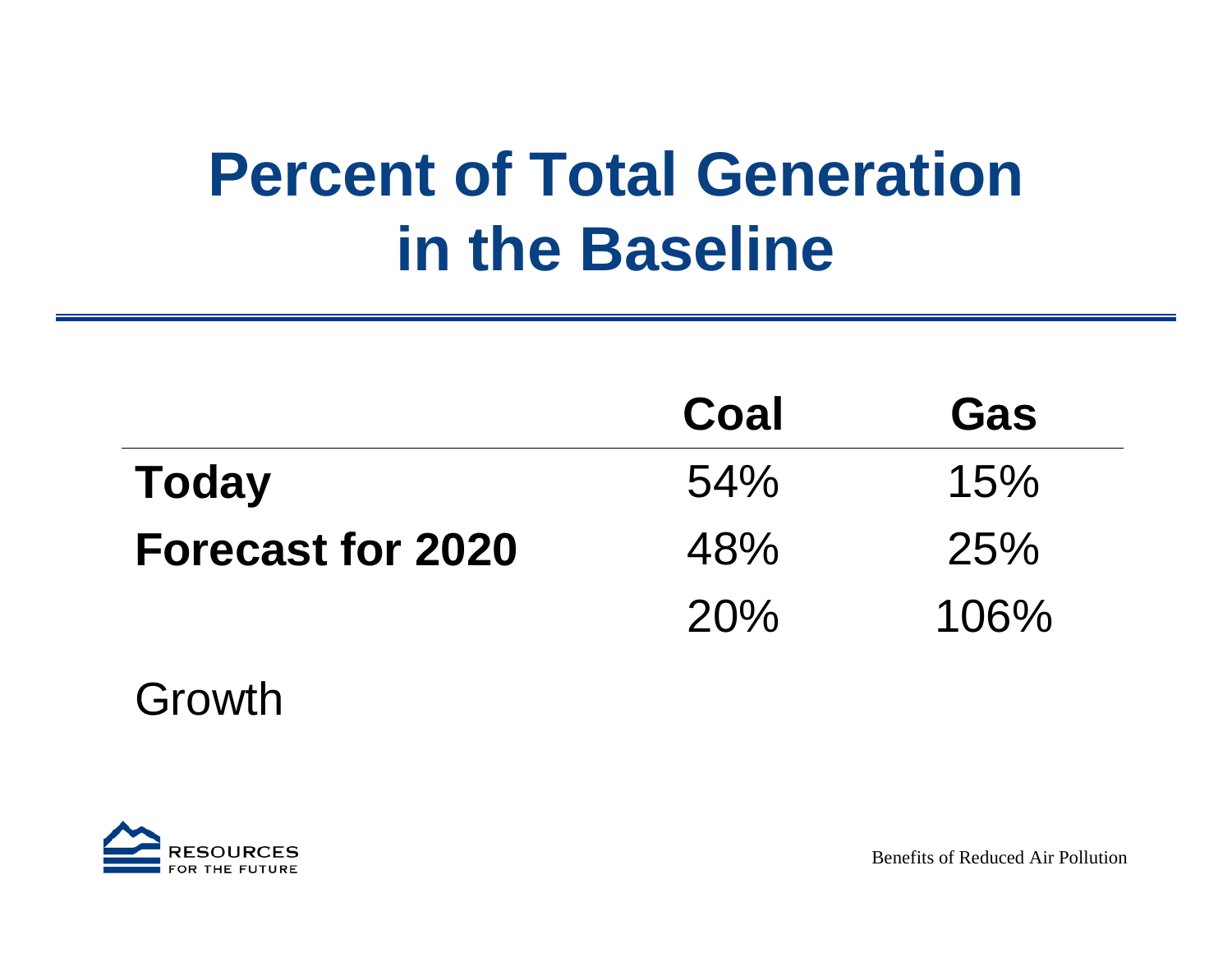#### **Old generating units have highest emission rates…**

#### **Average NOx Emission Rates for Coal-Fired Boilers by Vintage**



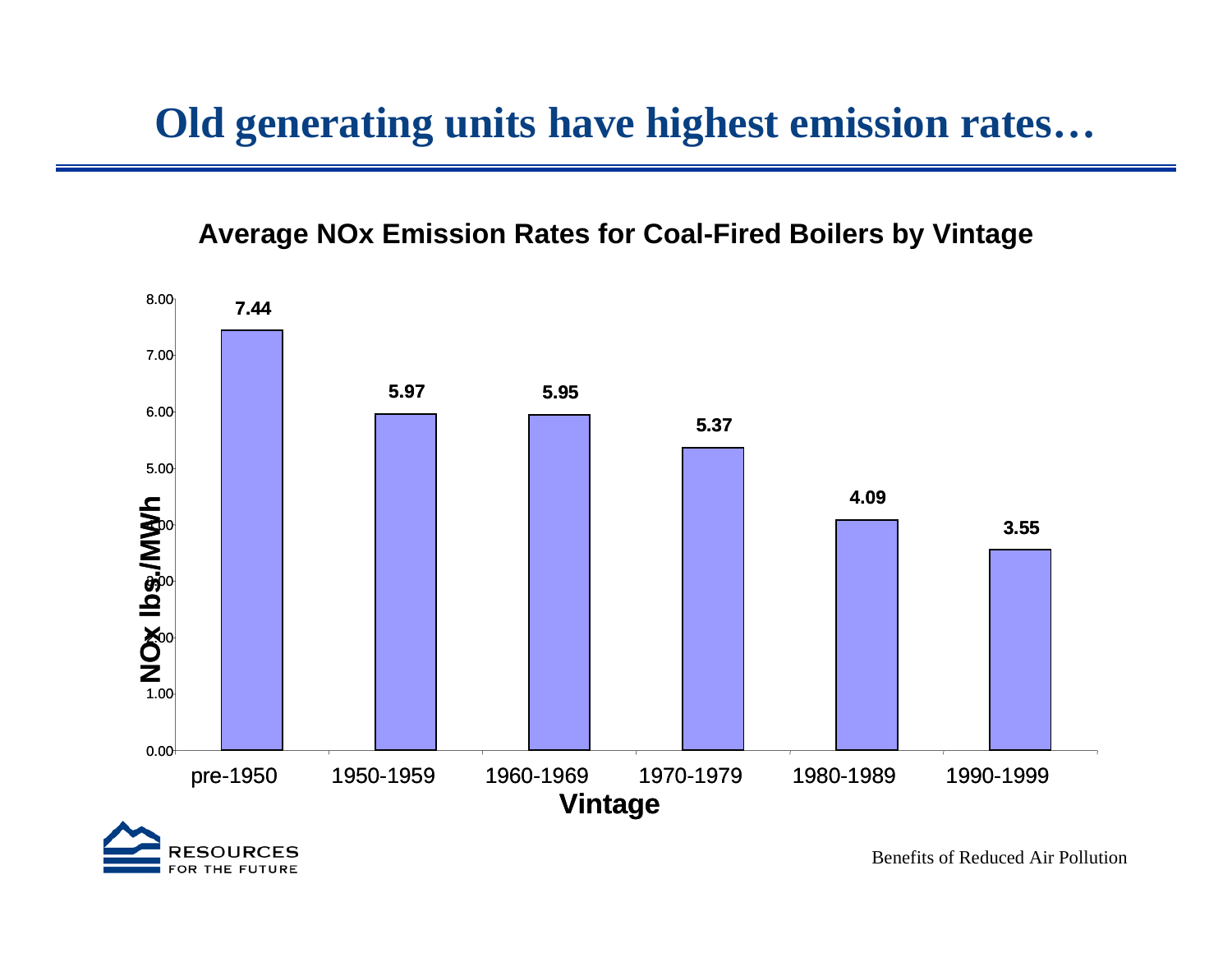#### **But just a small share of emissions**



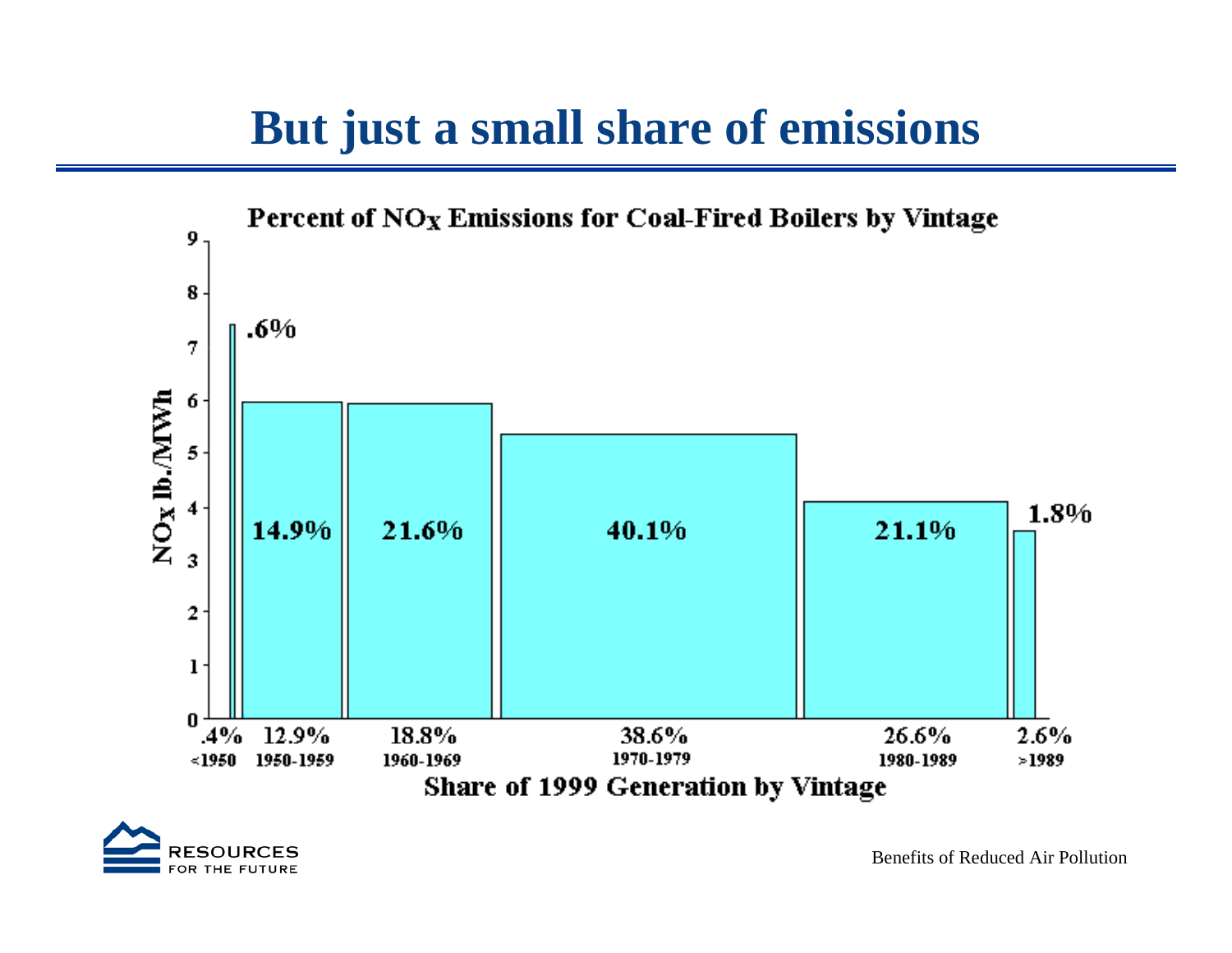#### Legislative Comparison of Multipollutant Proposals:

S. 366, S. 485, and S. 843.

| <b>Legislative</b>                               | S. 366                    | S. 485                     | S. 843               |  |  |
|--------------------------------------------------|---------------------------|----------------------------|----------------------|--|--|
| <b>Proposal</b>                                  | <b>Jeffords</b> $(108th)$ | <b>Clear Skies (108th)</b> | Carper $(108th)$     |  |  |
| <b>National Annual Allowance Allocation Caps</b> |                           |                            |                      |  |  |
| Sulfur                                           | 2.25 in 2009.             | 4.5 in 2010.               | 4.5 in 2008.         |  |  |
| <b>Dioxide</b>                                   | Two regions.              | 3.0 in 2018.               | 3.5 in 2013.         |  |  |
| (SO <sub>2</sub> )                               |                           |                            | 2.25 in 2016.        |  |  |
| <b>Million Tons</b>                              |                           |                            |                      |  |  |
| <b>Nitrogen</b>                                  | 1.51 in 2009.             | 2.1 in 2008.               | 1.87 in 2009.        |  |  |
| <b>Oxides</b>                                    |                           | 1.7 in 2018.               | 1.7 in 2013.         |  |  |
| $(NO_x)$                                         |                           | Two regions.               |                      |  |  |
| <b>Million Tons</b>                              |                           |                            |                      |  |  |
| <b>Mercury</b>                                   | 5 in 2008.                | 26 in 2010.                | 24 in 2009.          |  |  |
| (Hg)                                             | Facility specific.        | 15 in 2018.                | 5 to 16 in 2013.     |  |  |
| <b>Tons</b>                                      | Non-tradable.             |                            | Facility specific.   |  |  |
| Carbon                                           | 2.05 in 2009.             | No $CO2$ policy.           | $2.57 +$ in 2009.    |  |  |
| <b>Dioxide</b>                                   |                           |                            | $2.47 + in 2013.$    |  |  |
| (CO <sub>2</sub> )                               |                           |                            | $+$ Sequestration    |  |  |
| <b>Billion Tons</b>                              |                           |                            | increases $CO2$ cap. |  |  |

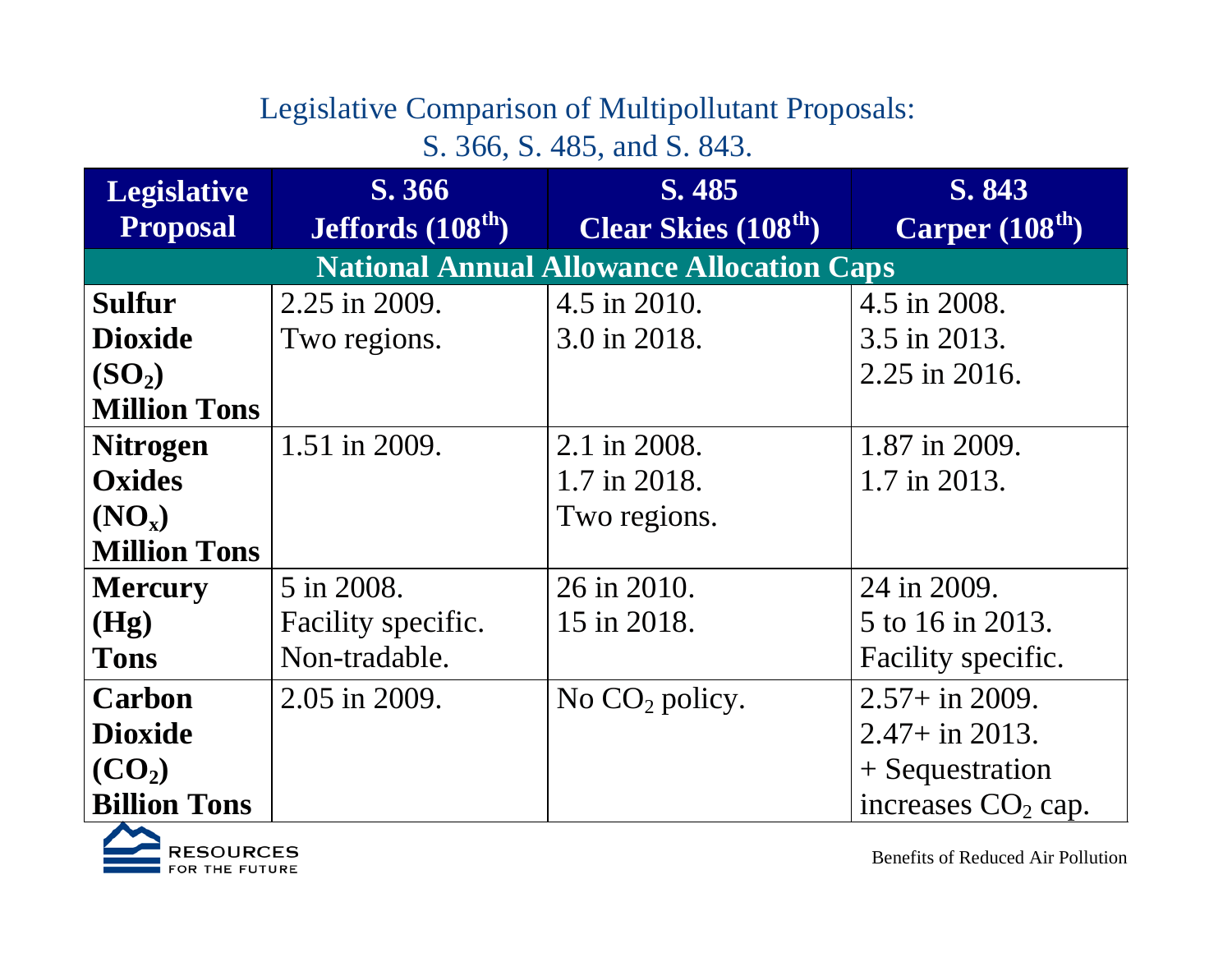### **Efficient Emission Levels for SO2 and NOx**

#### **Scenario and Key Assumptions**

- PM-health modeled only; no ozone benefits
- Examine SO2 and NO<sub>x</sub> emission fees
- No CO2 or mercury requirements
- Results for 2010
- Title IV SO2, SIP Call NOx baseline
- Pope et al. (1995) for sulfates
- Nitrates as ordinary  $PM_{10}$
- VSL=\$2.25 million (Mrozek and Taylor, 2001)

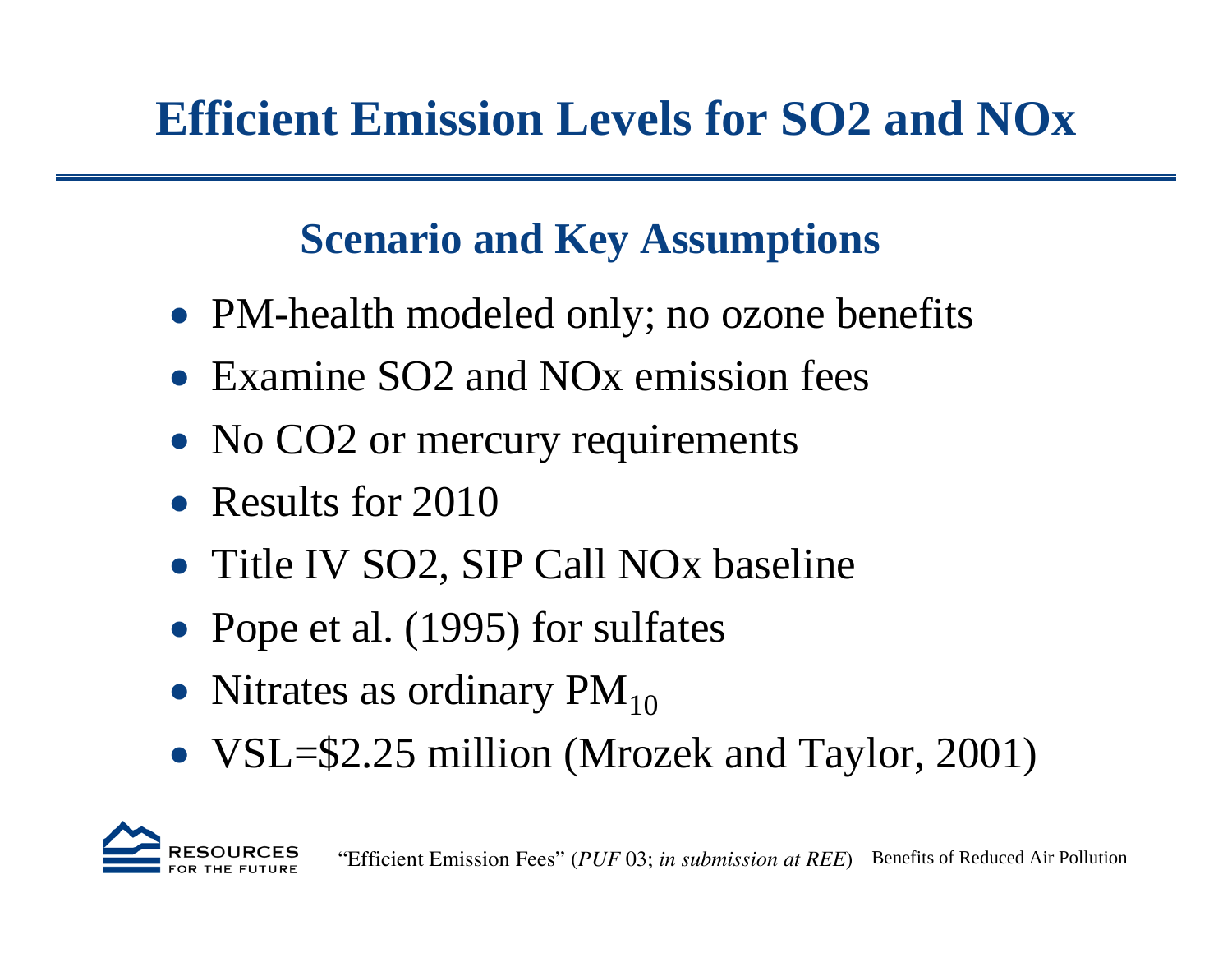# **Marginal Benefits and Costs: SO<sub>2</sub>**

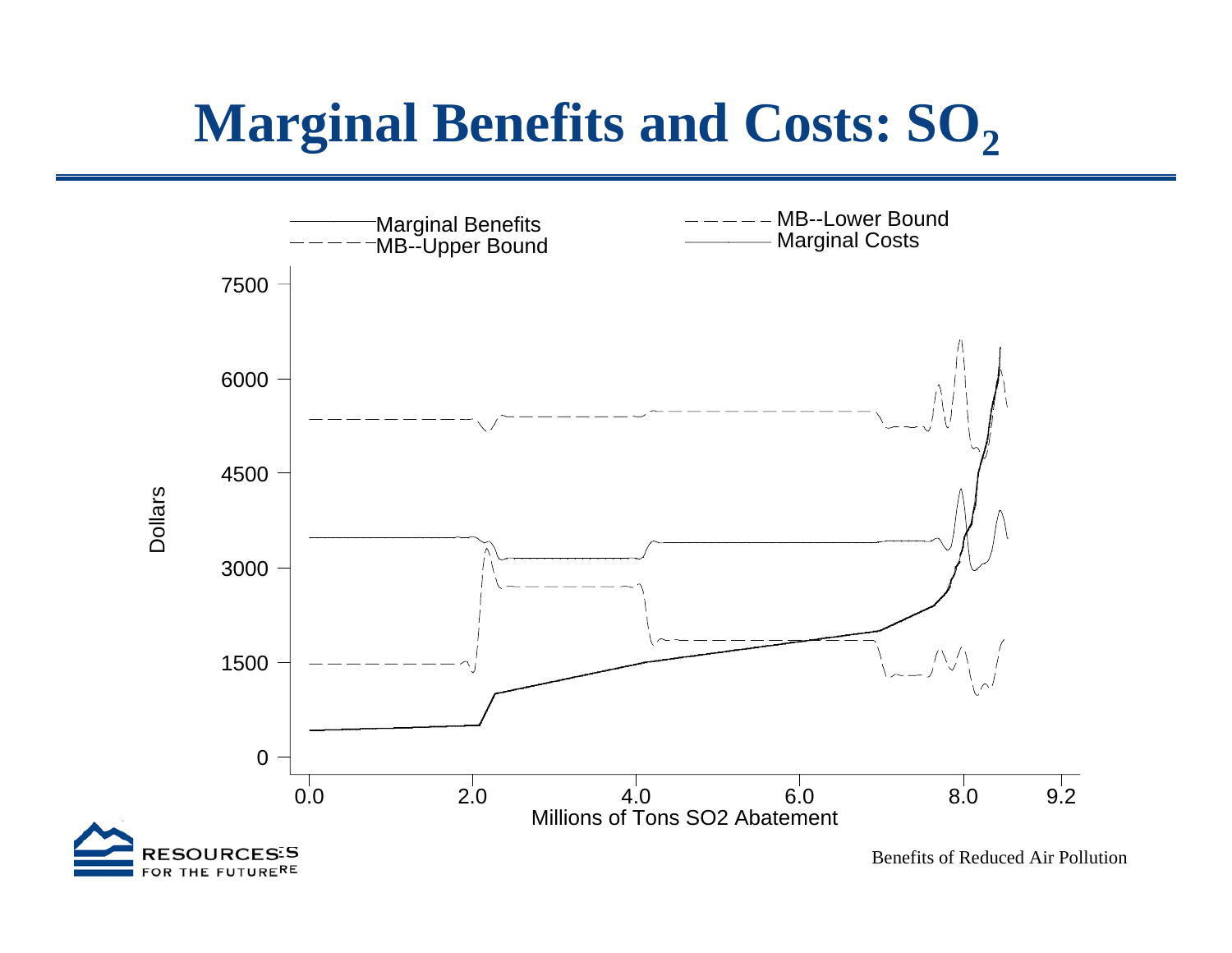## Value of  $SO_2$  Emission Reductions by State

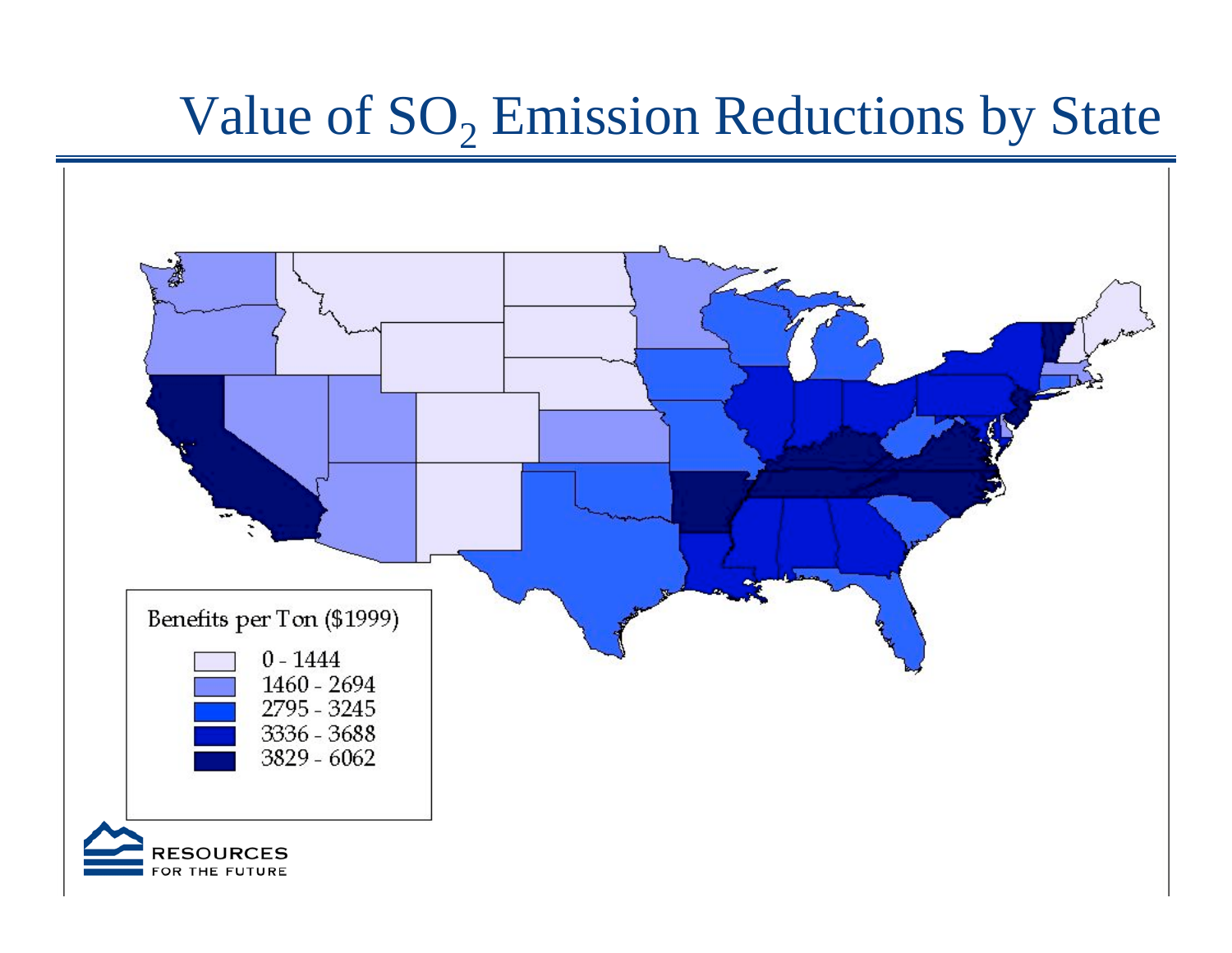### **NO<sub>x</sub> & SO<sub>2</sub> Electricity Sector Emissions in 2020**





Source: Banzhaf, Burtraw and Palmer, 2002. *Public Utilities Fortnightly* Benefits of Reduced Air Pollution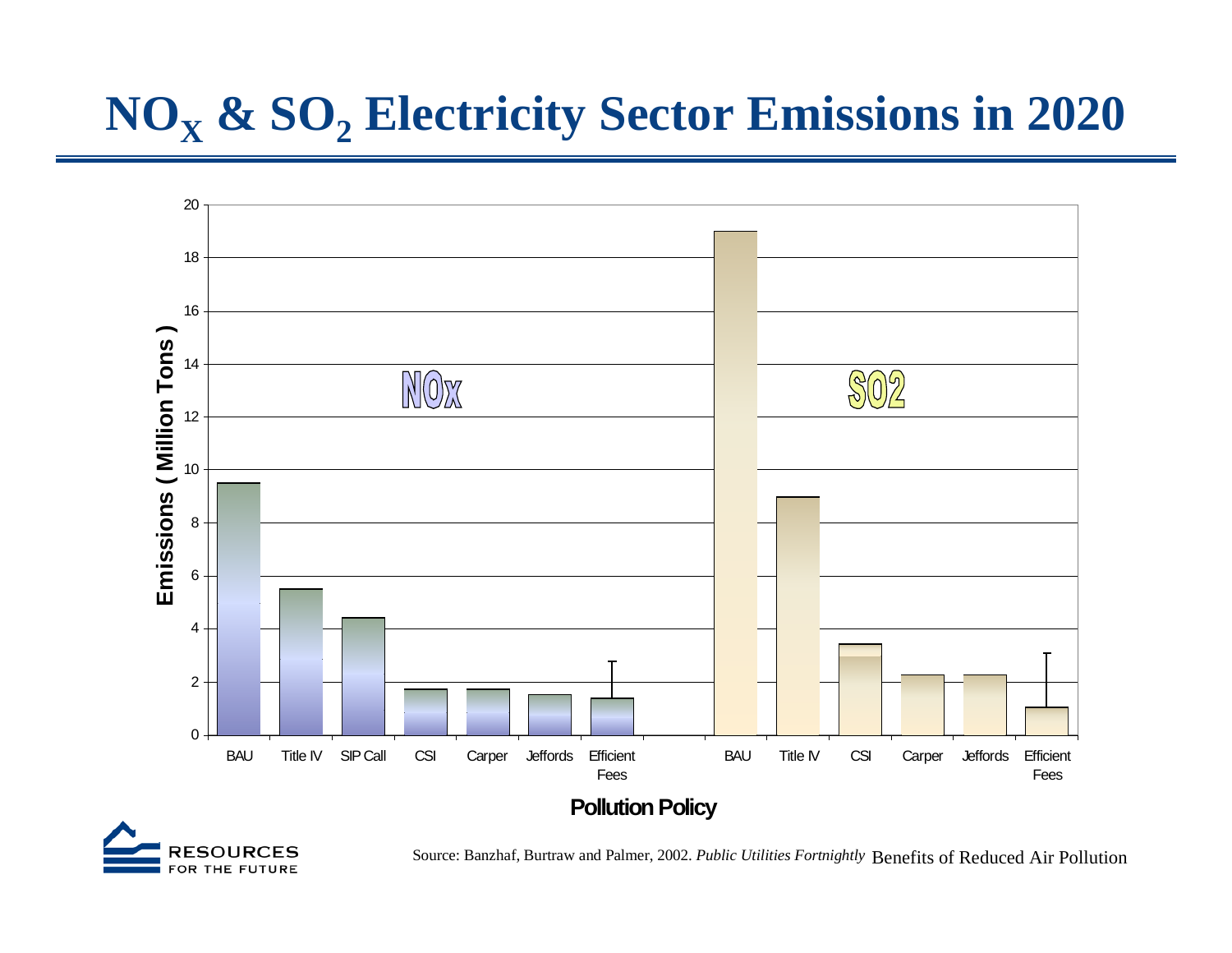### **Major Research Issues and Uncertainties in Valuation of Health-Related Benefits**

### **Emissions Modeling**

• Source apportionment: Who is to blame (location and types of sources)?

### **Epidemiology**

- •Long-term exposures and disease.
- Which particulates matter?

#### **Valuation**

• Valuation of children and elderly and other vulnerable groups. Evidence suggests:

 $\checkmark$  Parents value childrens' health  $>$  own health.

 $\checkmark$  Seniors value selves  $\checkmark$  younger adults... But far greater than Life-Year-Lost approach suggests.

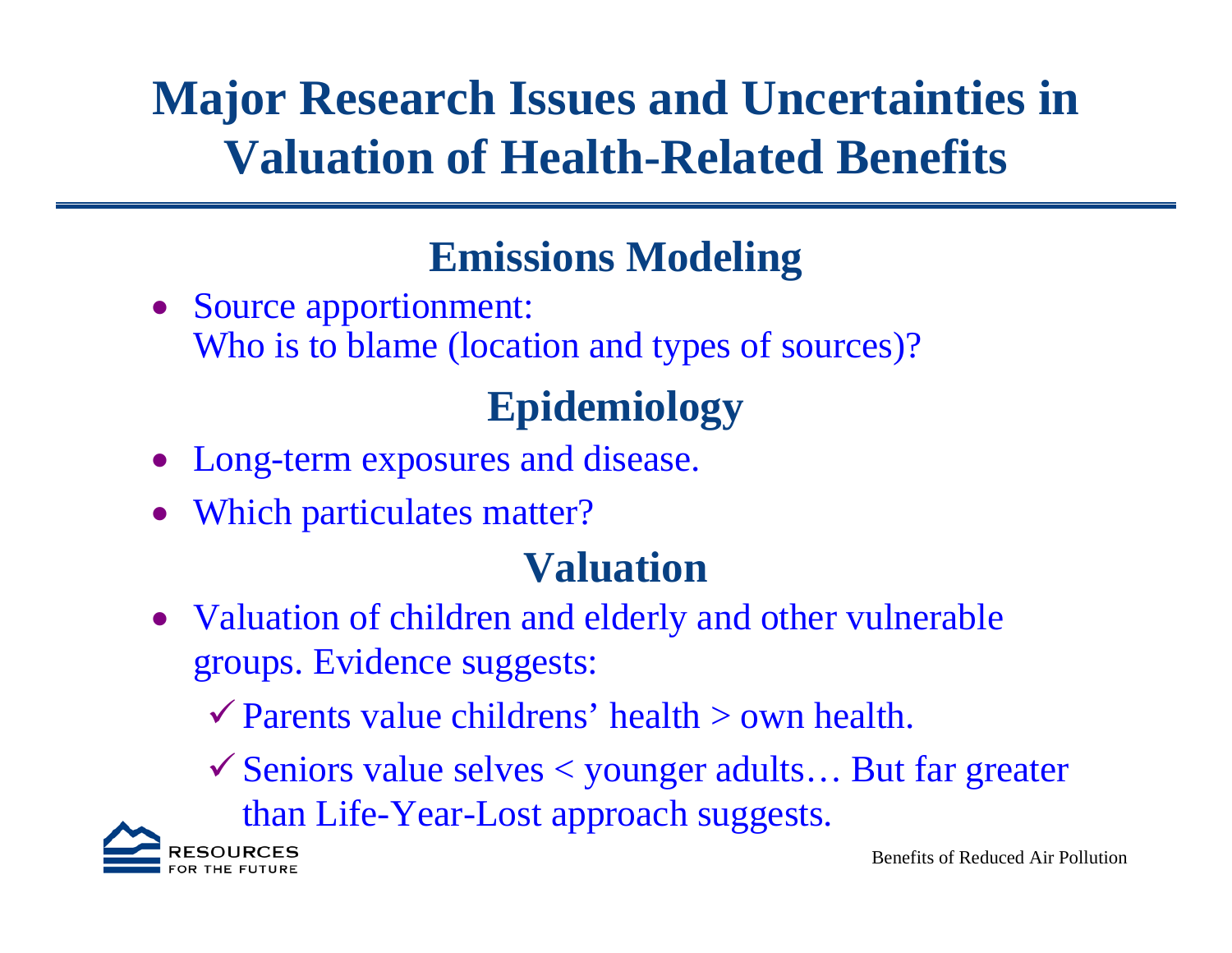# **Acidification Benefits**

- Acidification played a leading role in 1990 Clean Air Act Amendments.
- Thin literature on value of improvements in acid-sensitive ecosystems.
- NAPAP/TAF developed limited estimate of recreation benefits, but value of information assessment suggested nonuse values were more important.

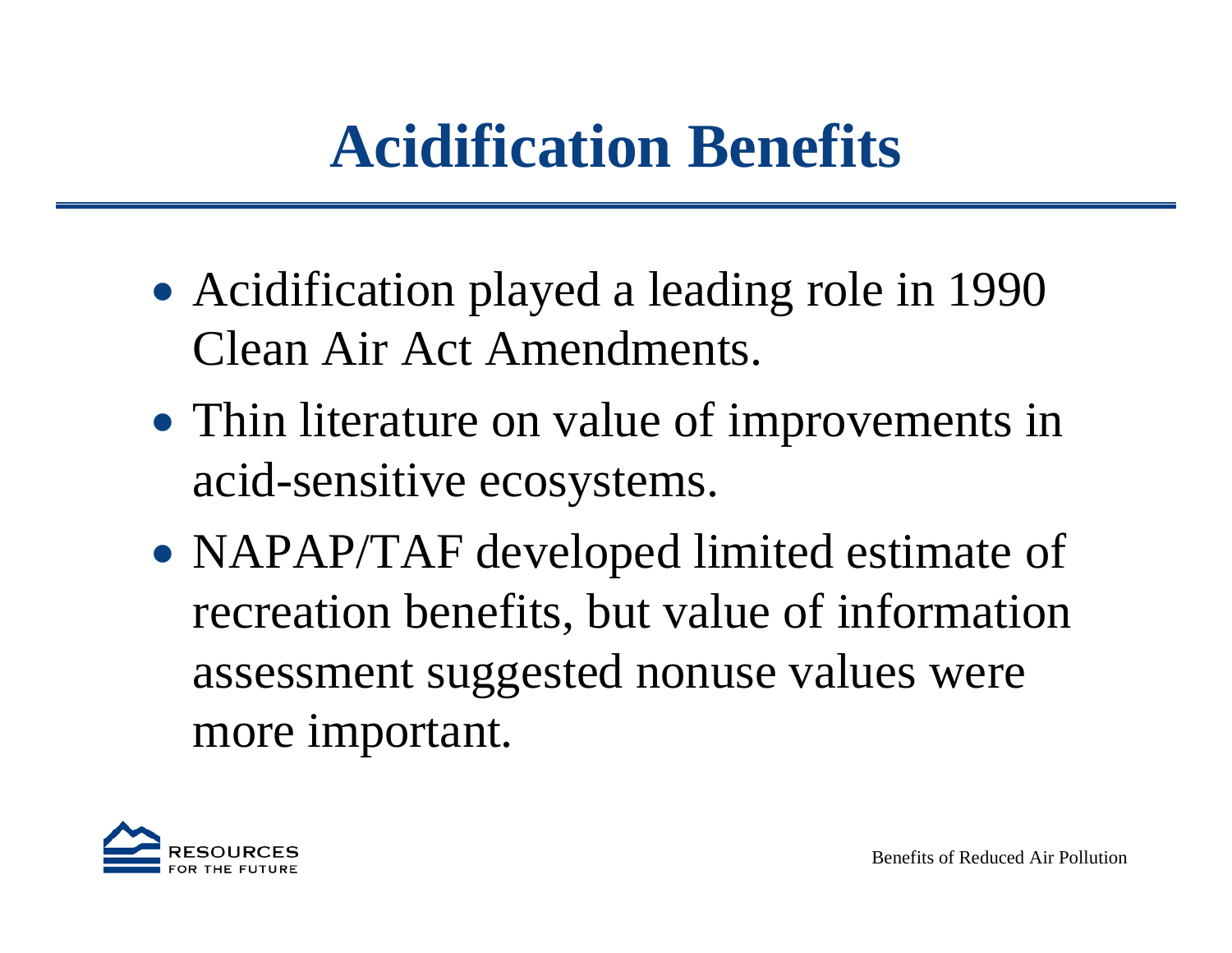# **Ongoing Study of Adirondacks**

- **Motivation:** Nonuse values are implicitly zero in B/C analysis until a study shows they are larger. Information on the size of values could guide further policy initiatives.
- **Purpose of Study**: Elicit total Willingness to Pay for ecological improvements in the Adirondack State Park region consistent with scenarios for emissions reductions.

**Goals:** 

- Laymen's Summary of the Science Report.
- **CVM** estimates consistent with the science and state of the art in economics.

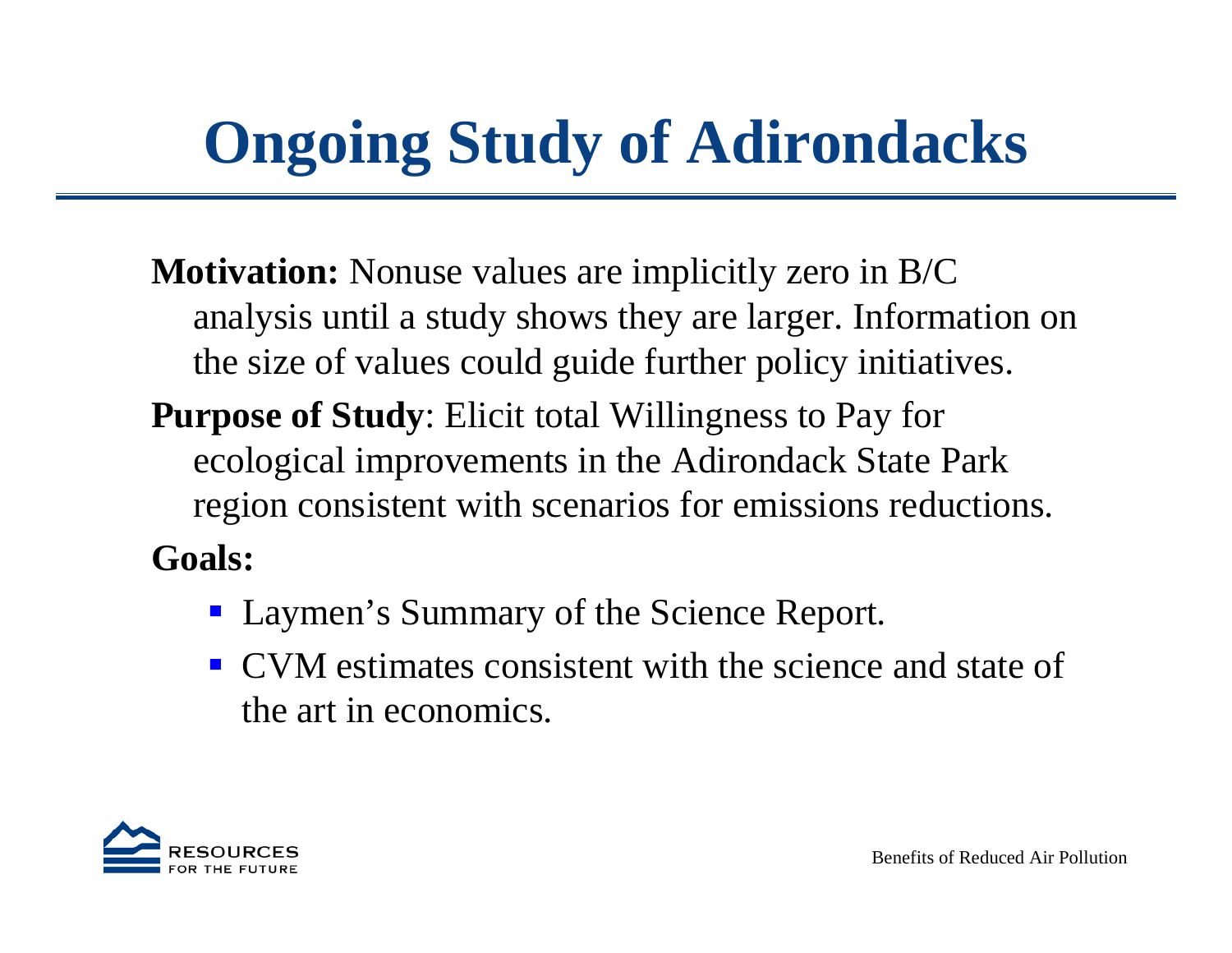### **Screen Shot Example**

This map illustrates one small part of the Adirondack State Park. This part is located where the red dot is on the inset map. Most of the lakes affected by past air pollution are small; they are typically much smaller than Central Park in New York City. The large lakes that you may have heard of (such as Saranac Lake or Lake George) are much bigger than Central Park and are not lakes of concern.



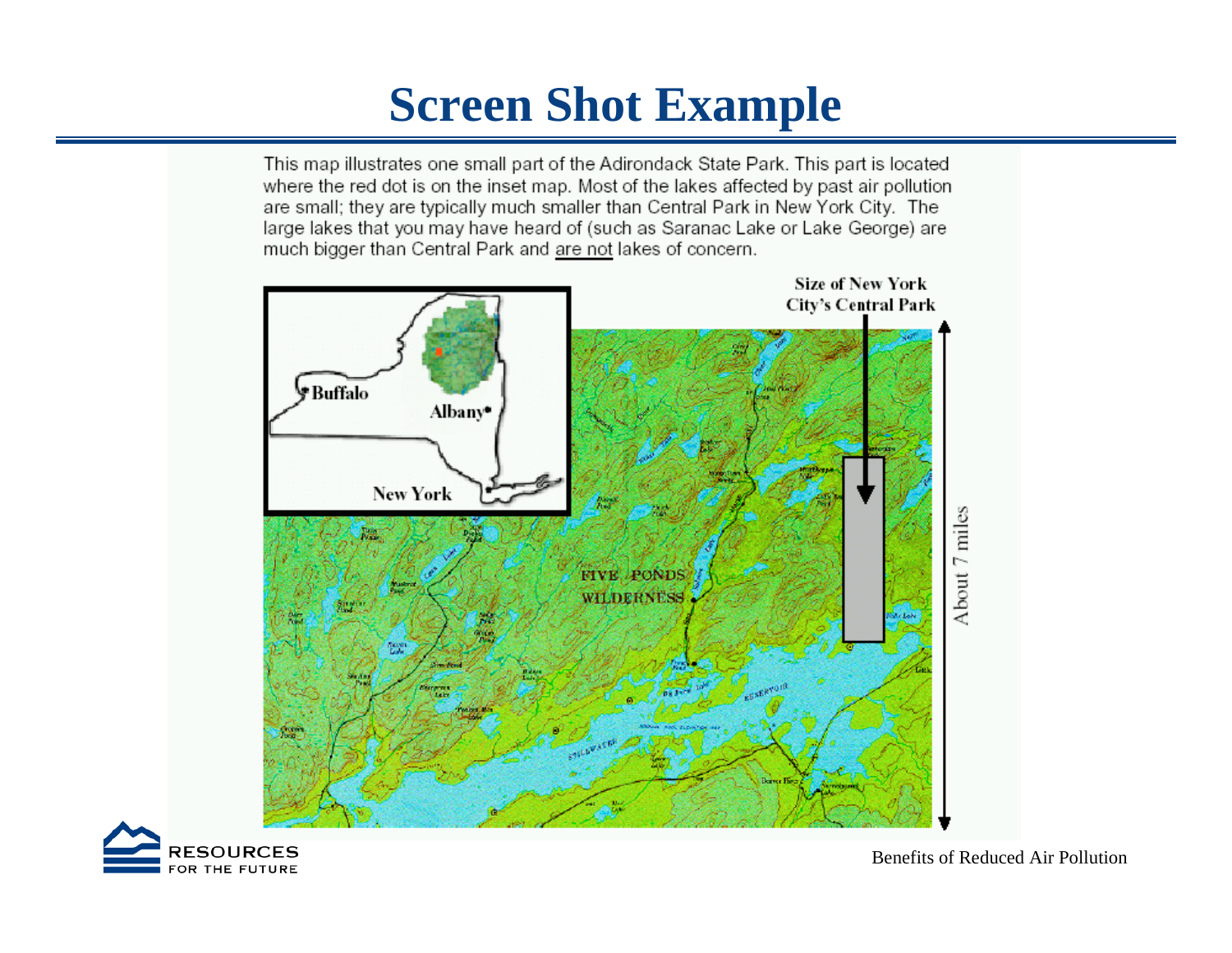# **Status**

- Numerous focus groups and peer reviewed instrument design.
- Instrument in field currently.
- Mode of administration includes internet and mail. Approximately 2300 responses anticipated.

No results yet… Of responses we can share qualitative result that 44% feel problem is very important, 46% feel problem is somewhat important.

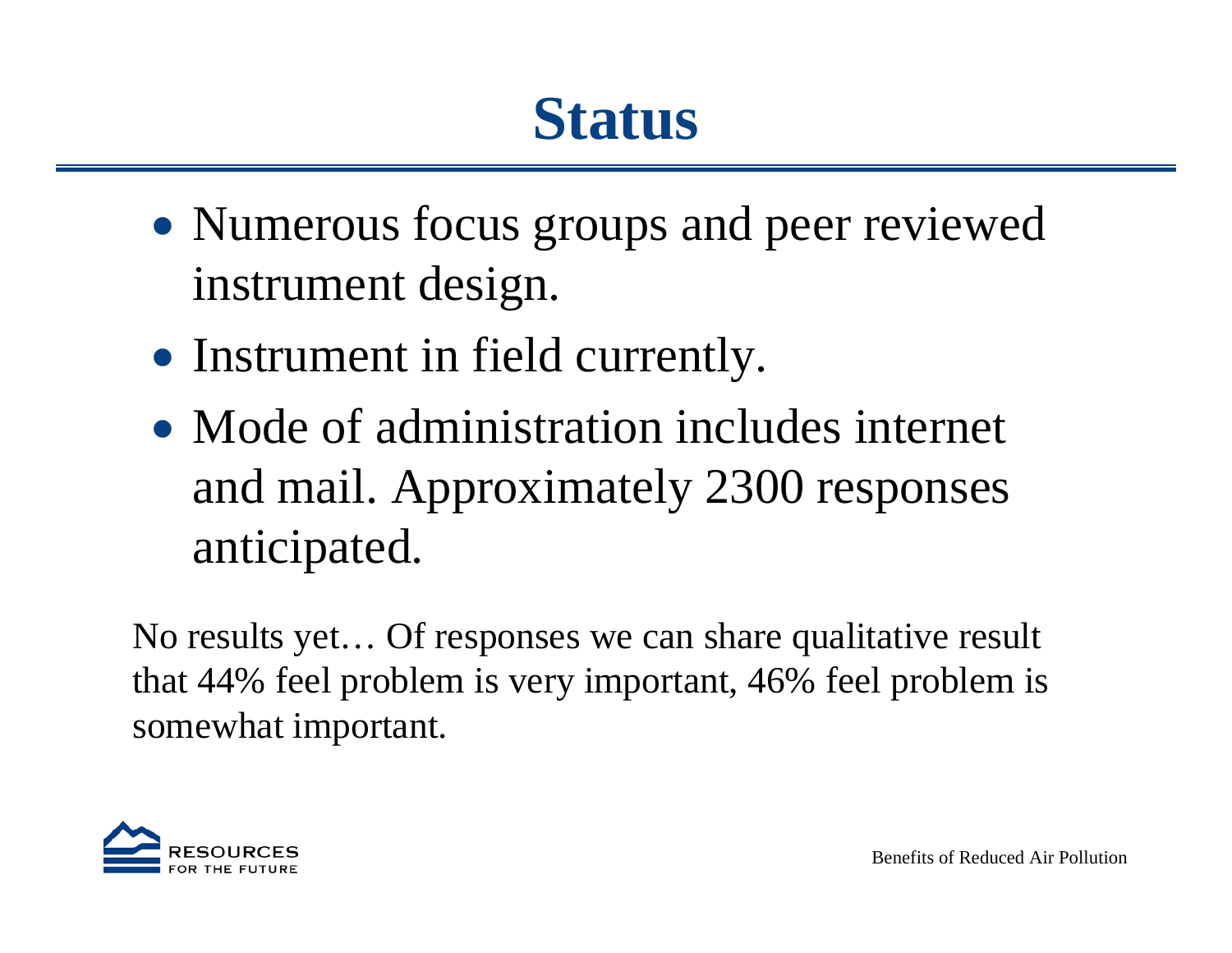# **Main Points on Criteria Pollutants**

- $SO_2$  and  $NO_x$  caps for all of the proposals appear justified... there is room for more  $SO_2$  reductions;  $NO_x$  reductions about right.
	- $-$  Efficient SO<sub>2</sub> fee (\$4,700 \$1,800 per ton) would yield  $0.9 - 3.1$  million tons.
	- Efficient NO<sub>x</sub> fee  $$1,200$  \$700 per ton) would yield  $1.0 - 2.8$  million tons.
- Evidence supporting regional caps.
- Ancillary  $CO<sub>2</sub>$  reductions.

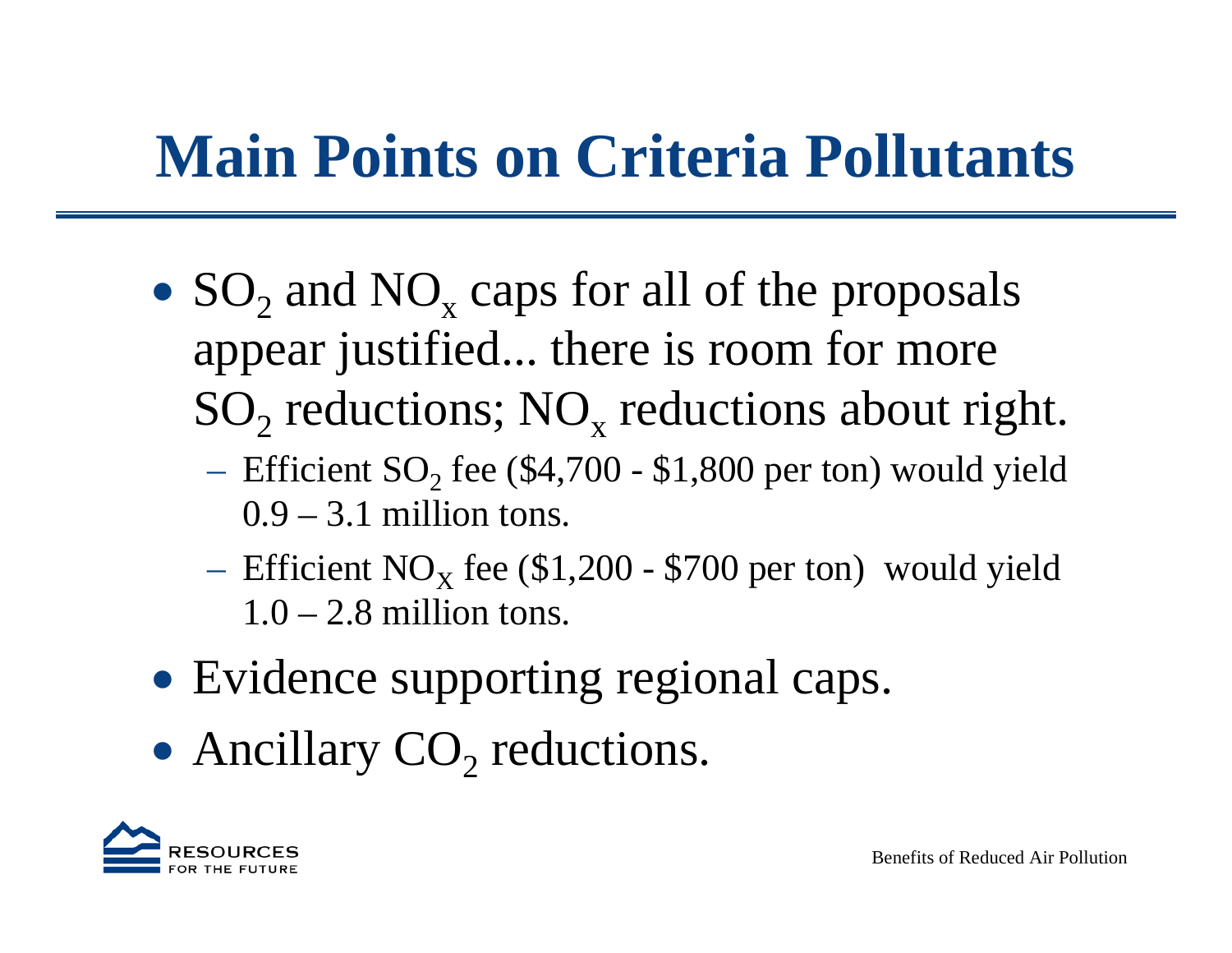### **Benefits of Reducing Mercury Emissions**

- Estimates linking health benefits to mercury emission reductions are needed.
- One study used Chesapeake Bay angler population to account for:
	- – Change in averting behavior among anglers under fish consumption advisory implies a change in mercury exposure.
	- Commercial market behavior.
	- Using epidemiological and economic literature, estimate changes in health endpoints and value where possible.

Paul Jakus, Meghan McGuinness, and Alan Krupnick, 2002

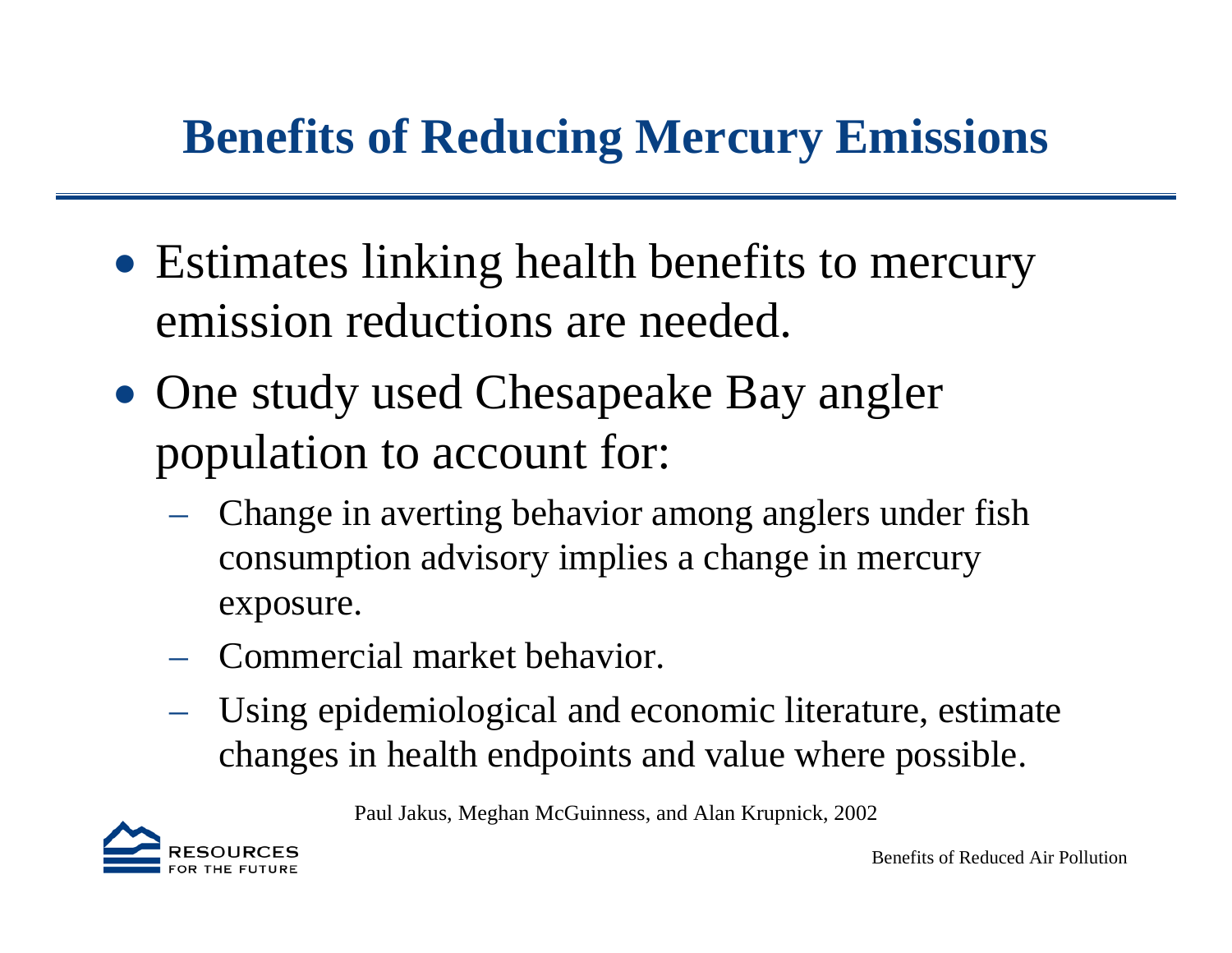# **Results**

- Health benefits of Fish Consumption Advisories: \$0-\$13-\$71million
- Utility loss to recreation from FCA: \$9 million
- Commercial fisheries loss: \$0.5 million
- ⇒ These results apply to a narrow population. General results for benefit-cost analysis are still needed.

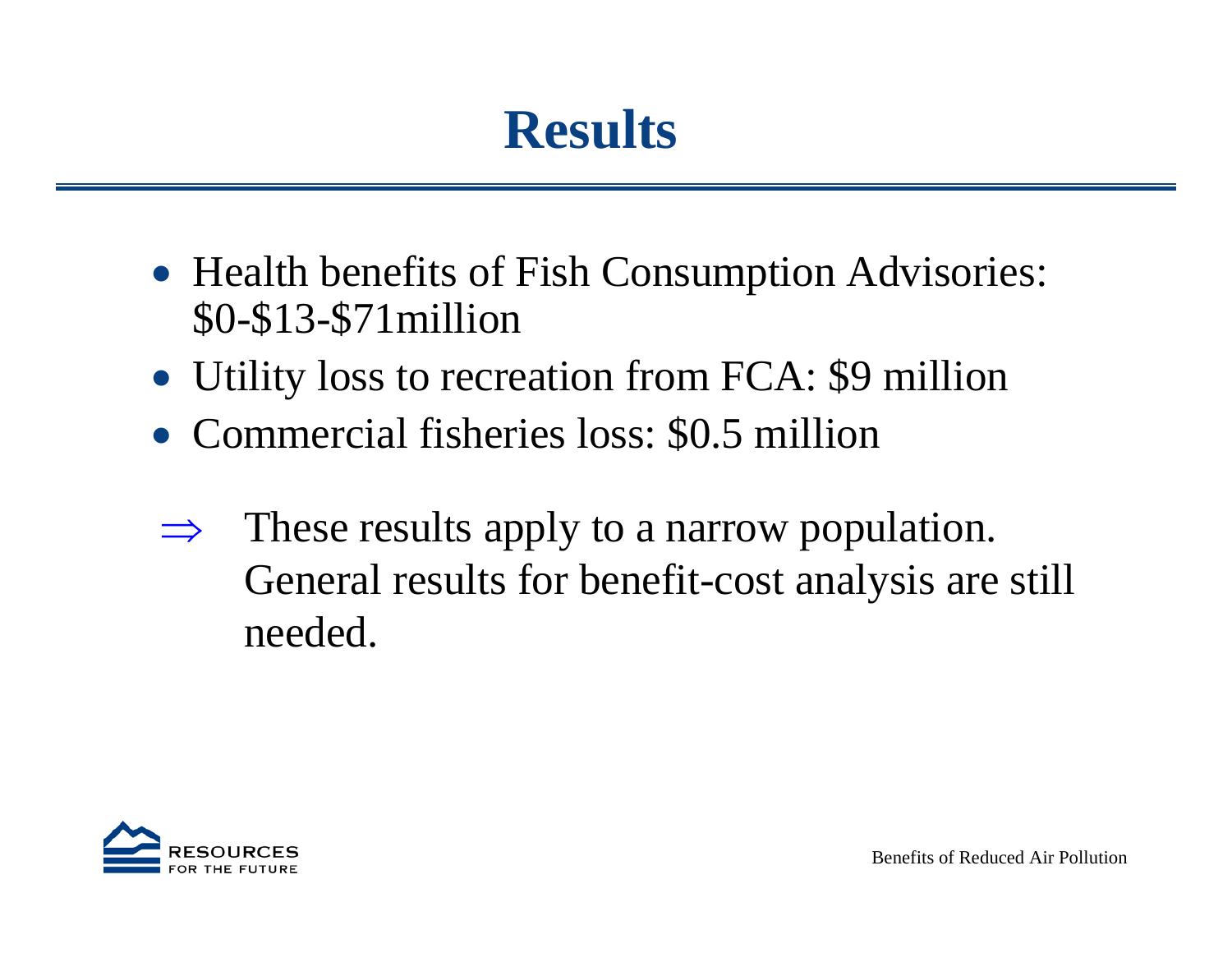## **Mercury**

#### **Target**:

What does benefit literature say?

MACT~7.4 tons/yr to Ancillary~28 tons/yr

(current levels in coal burned for electricity: ~75 tons/yr)

### **Design:**

Trading enables tougher goals. Perhaps with…

**-** Maximum emission rate constraint

(not minimum emission rate reduction), and

**-**State opt out of trading for local protection